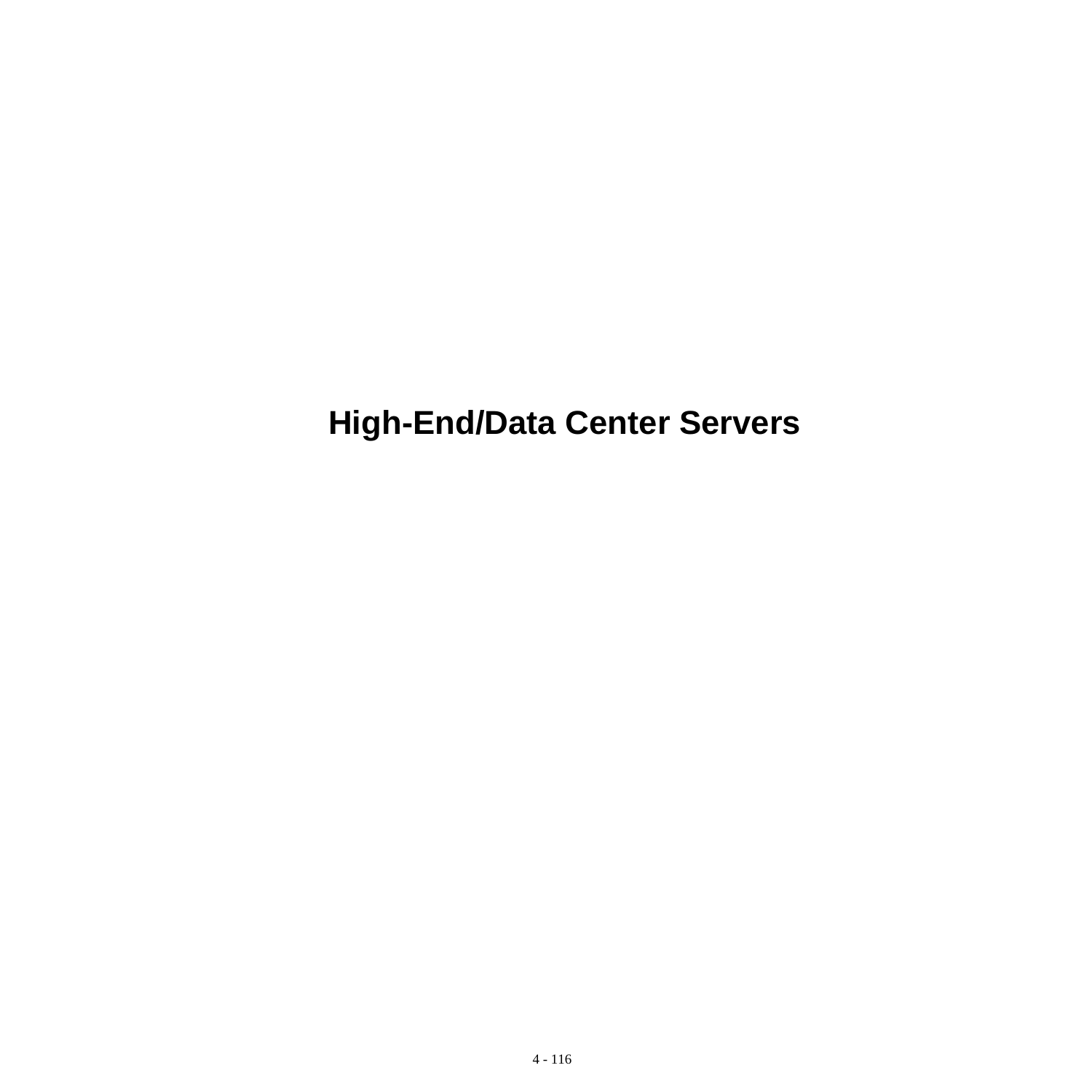# **Sun Enterprise Overview**

| Product<br>specifications                                                                                                                                                                                                                                                             | <b>Sun Enterprise</b><br>10000                                                        |                              |           |
|---------------------------------------------------------------------------------------------------------------------------------------------------------------------------------------------------------------------------------------------------------------------------------------|---------------------------------------------------------------------------------------|------------------------------|-----------|
| <b>CPUs</b>                                                                                                                                                                                                                                                                           | $4 - 64$                                                                              |                              |           |
| Processor                                                                                                                                                                                                                                                                             |                                                                                       |                              |           |
| <b>Clock speed / External Cache</b>                                                                                                                                                                                                                                                   |                                                                                       | 336-MHz/4MB<br>400-MHz/8MB   |           |
| <b>Board slots</b>                                                                                                                                                                                                                                                                    |                                                                                       | 16                           |           |
| CPU for performance <sup>1</sup>                                                                                                                                                                                                                                                      | 16                                                                                    | 32                           | 64        |
| <b>Main memory</b>                                                                                                                                                                                                                                                                    |                                                                                       | 512 MB-64 GB                 |           |
| <b>Maximum disk capacity</b><br>– Internal<br>- External                                                                                                                                                                                                                              | 288 GB<br>Over 60 TB (per domain)                                                     |                              |           |
| I/O slots                                                                                                                                                                                                                                                                             | $4-64$ (SBus)<br>2-32 (PCI)                                                           |                              |           |
| I/O channels                                                                                                                                                                                                                                                                          | $2 - 32$ (SBus)<br>2-32 (PCI)                                                         |                              |           |
| I/O channel bandwidth                                                                                                                                                                                                                                                                 | 3.2GB/sec                                                                             | 3.2GB/sec                    | 3.2GB/sec |
| <b>System bus bandwidth</b><br>(sustained/peak)                                                                                                                                                                                                                                       | 10.5 GBps @ 83.3-MHz 12.8 GBps @<br>$100-MHz$                                         |                              |           |
| <b>Redundant power and cooling</b>                                                                                                                                                                                                                                                    | Y                                                                                     | Y                            | Y         |
| Hot plug system components                                                                                                                                                                                                                                                            | Y                                                                                     | Y                            | Y         |
| Hot swap system components                                                                                                                                                                                                                                                            | Y                                                                                     | Y                            | Y         |
| <b>Operating system</b>                                                                                                                                                                                                                                                               | Solaris 2.5.1, 2.6,<br>Solaris 7,<br>Solaris 8                                        |                              |           |
| <b>System monitor</b>                                                                                                                                                                                                                                                                 |                                                                                       | HostView                     |           |
| Warranty <sup>3</sup>                                                                                                                                                                                                                                                                 | 1 year hardware<br>1 year software<br>4-hour phone response<br>4-hour onsite response |                              |           |
| <b>Installation</b>                                                                                                                                                                                                                                                                   |                                                                                       | ServerStart Install Included |           |
| $1$ 400-MHz with 8-Mbyte external cache, 100-MHz Gigaplane speed (Enterprise<br>6500 numbers are based on 80-MHz Gigaplane speed)<br>$2$ Relative Performance compared to a single 336-MHz UltraSPARC-II CPU with<br>4-Mbyte external cache (value = $1.0$ )<br>may vary by geography |                                                                                       |                              |           |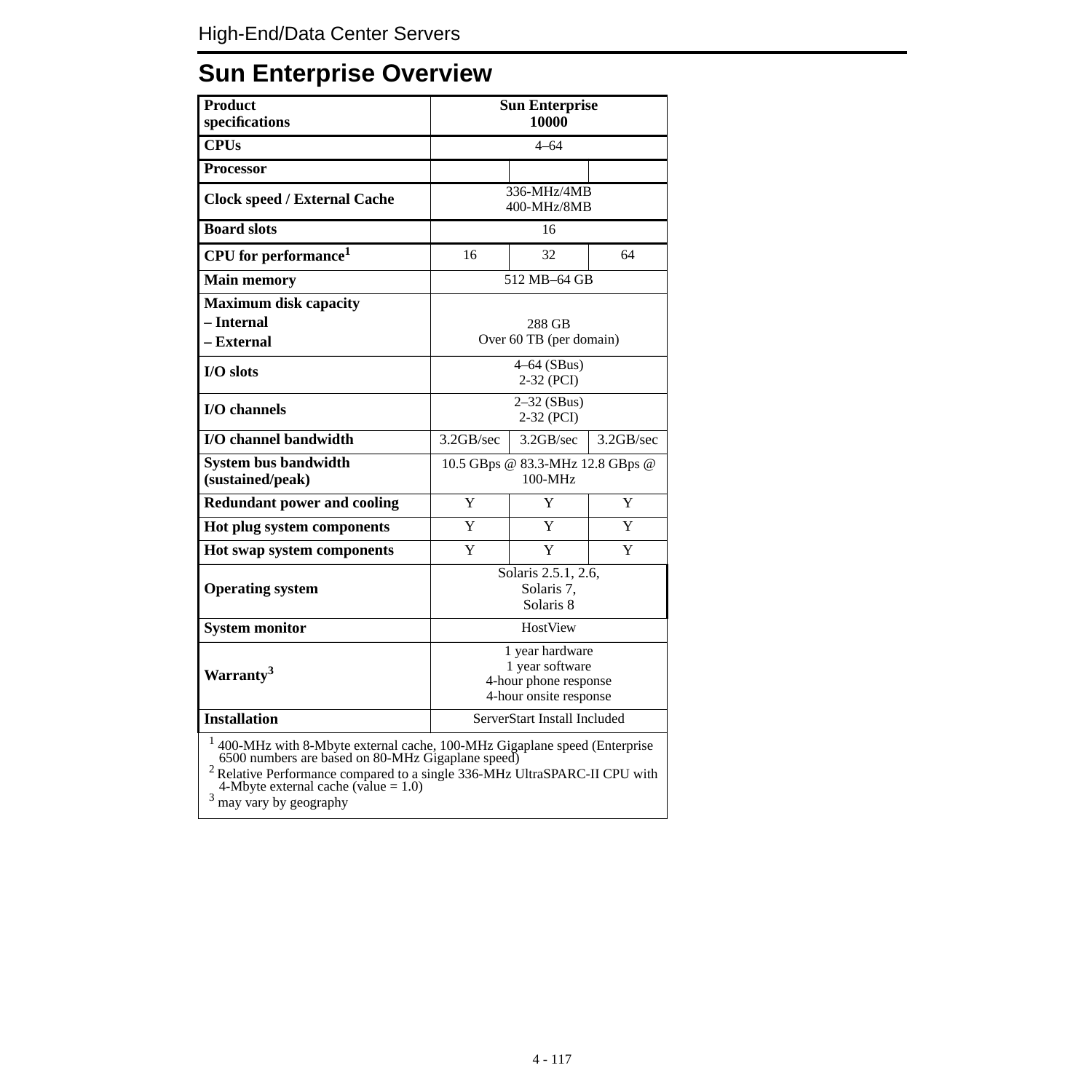### **Enterprise 10000 Ordering Flow Chart**

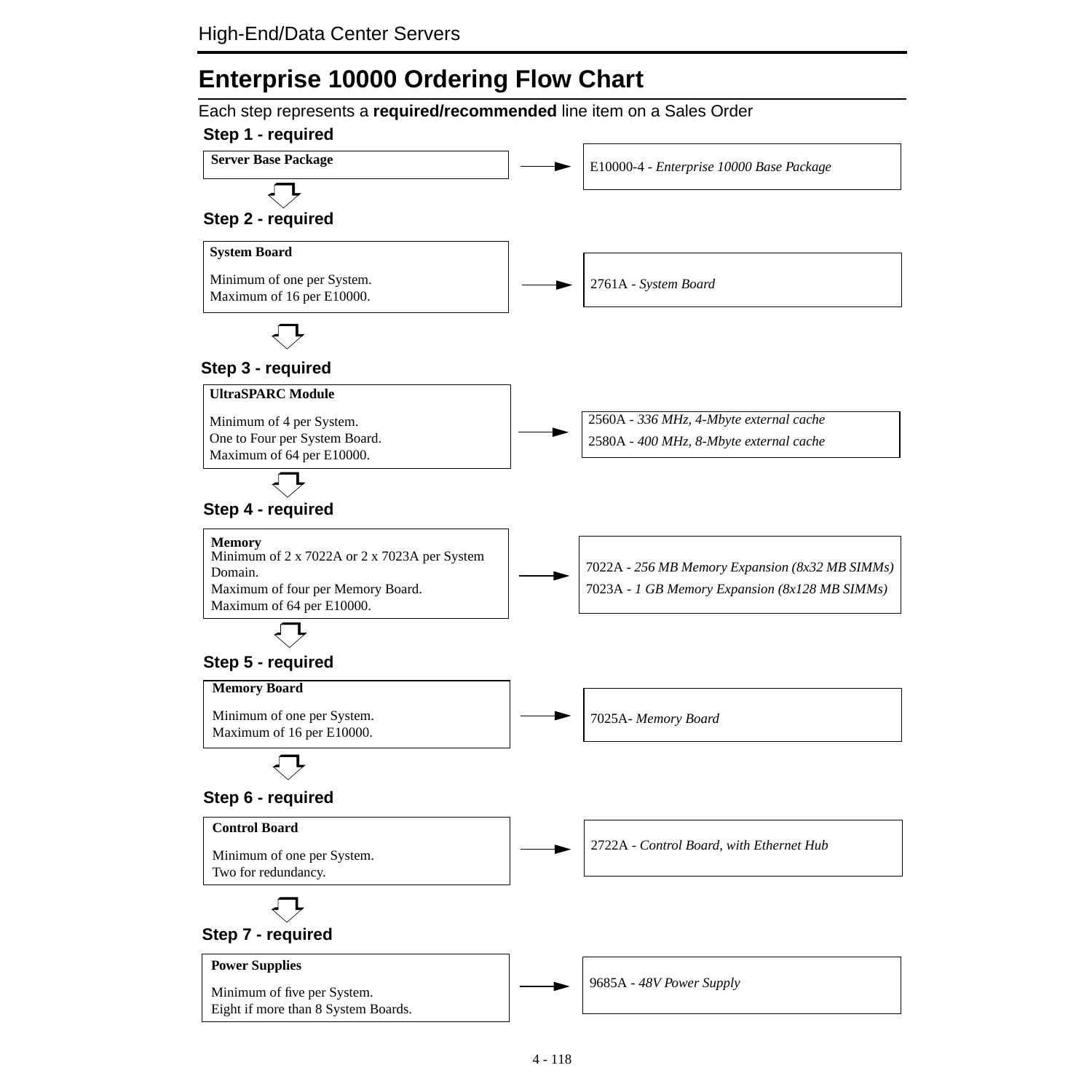### **Enterprise 10000 Ordering Flow Chart (continued)**

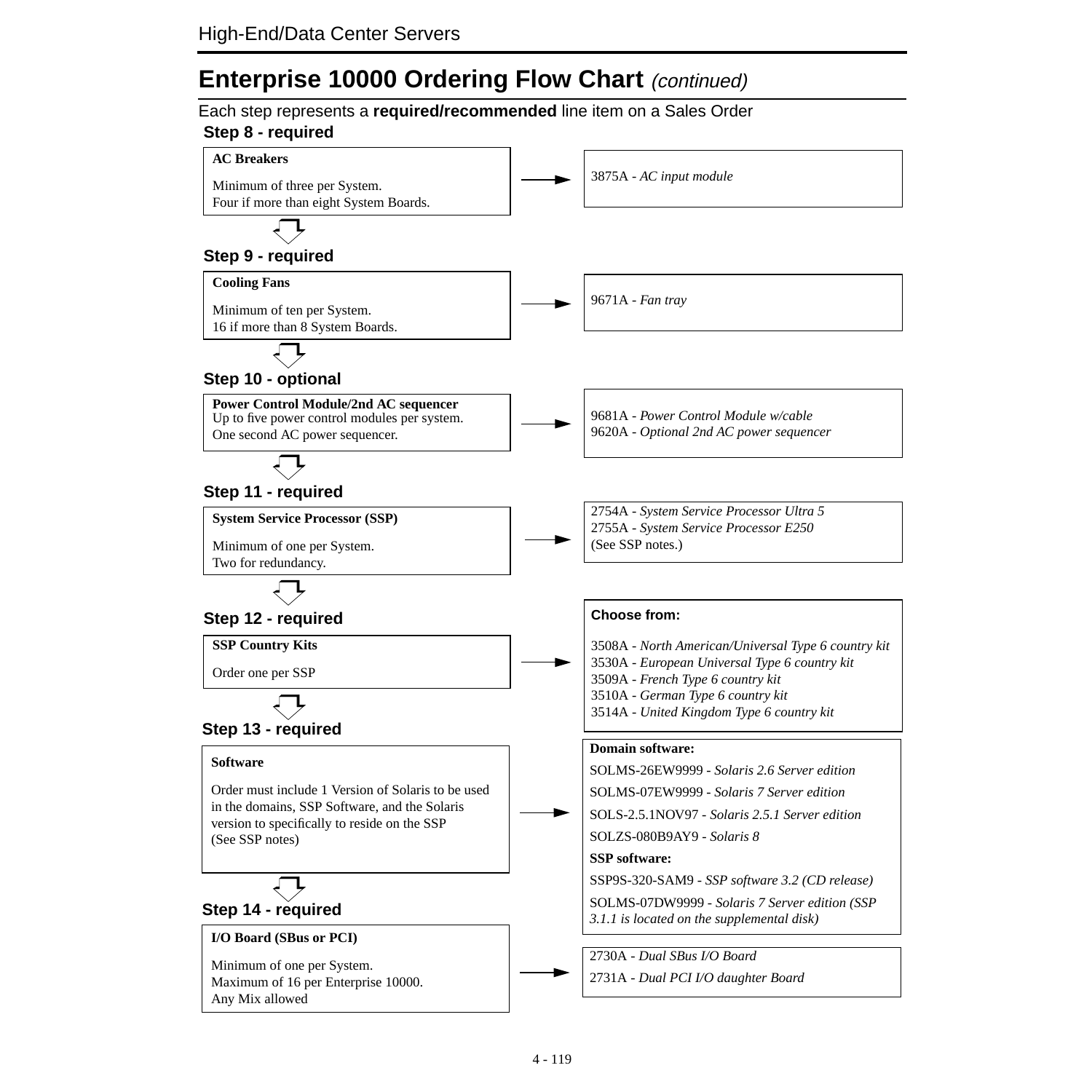### **Enterprise 10000 Ordering Flow Chart (continued)**

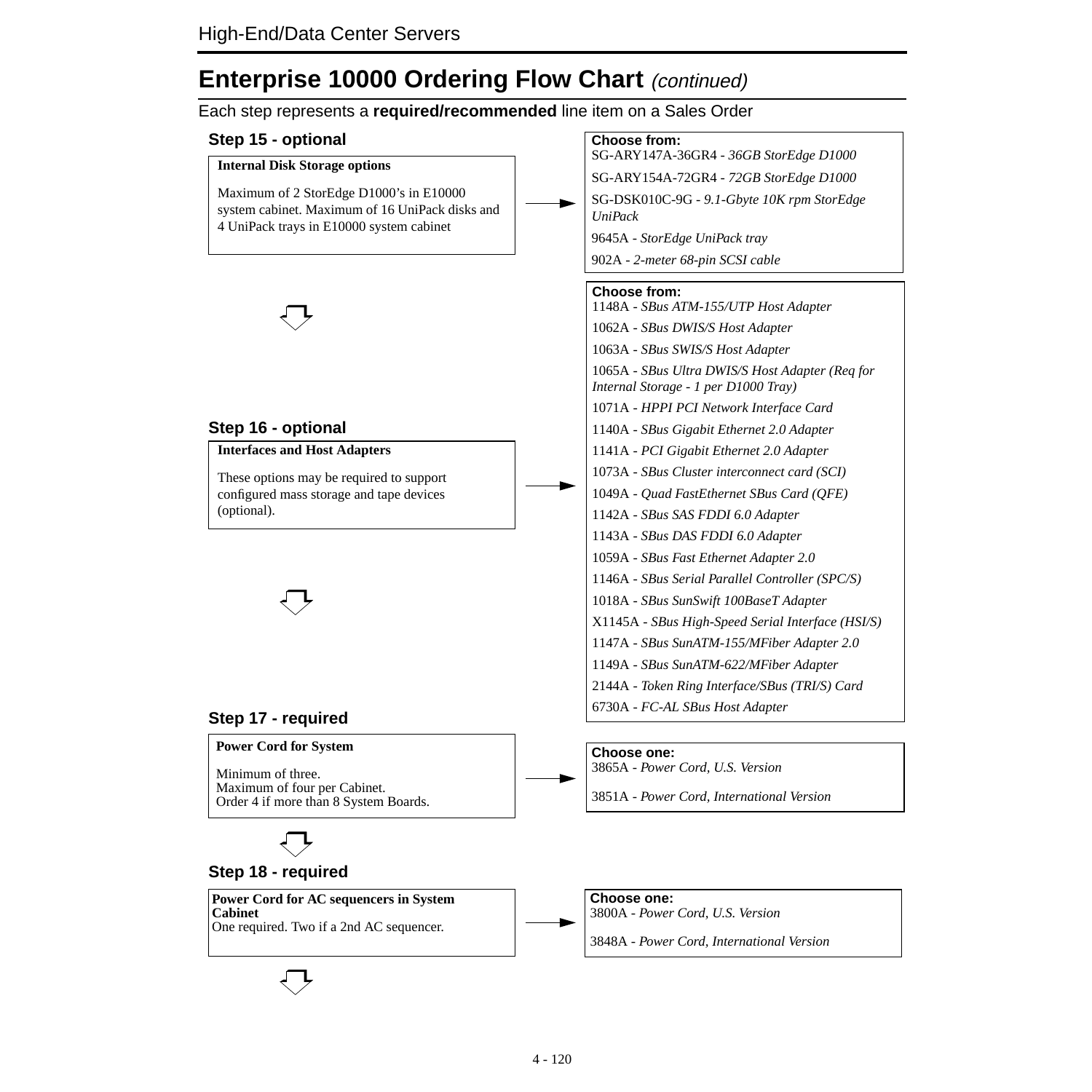### **Enterprise 10000 Ordering Flow Chart (continued)**

Each step represents a **required/recommended** line item on a Sales Order

#### **Step 19 - optional**

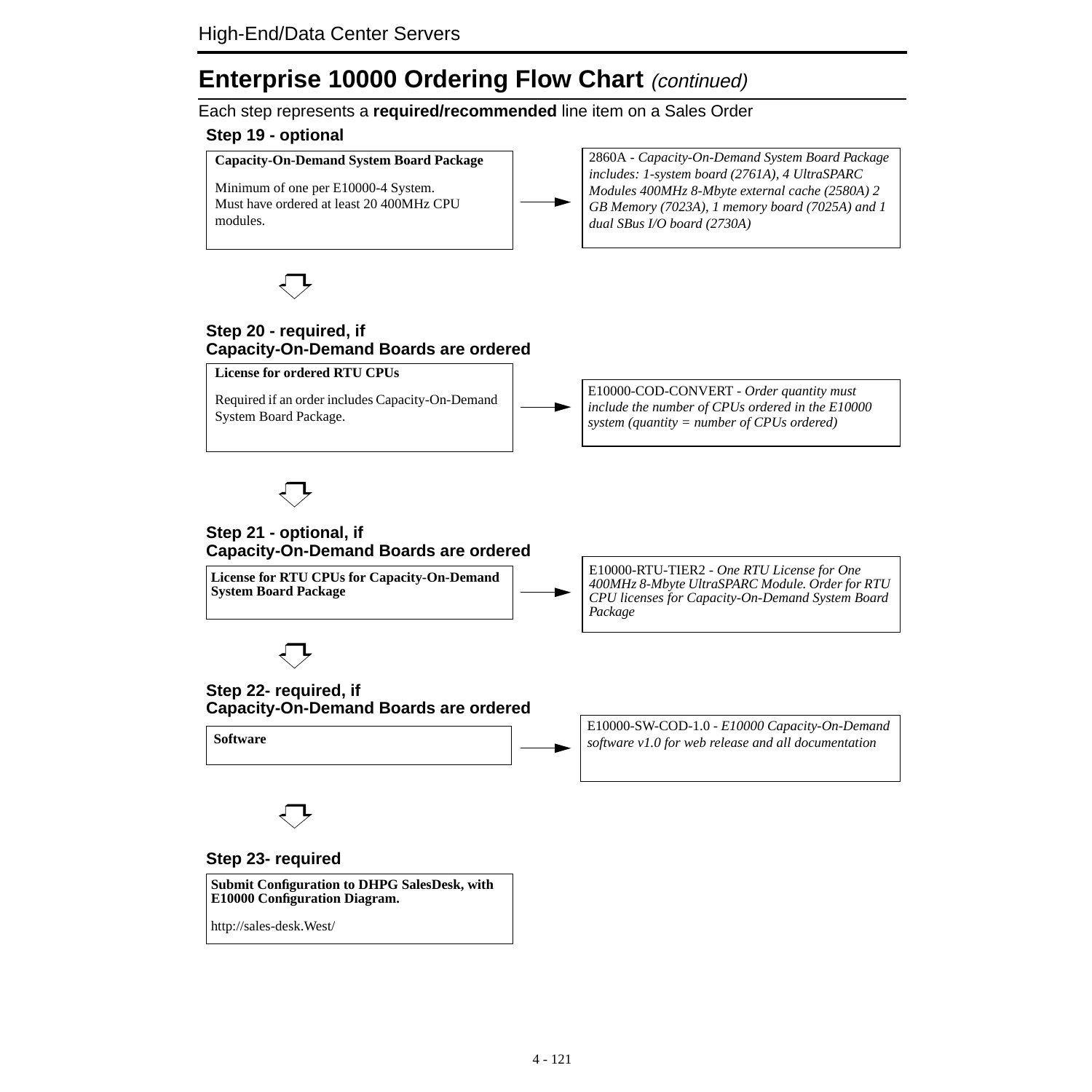### **Enterprise 10000 Power Express Ordering Flow Chart**

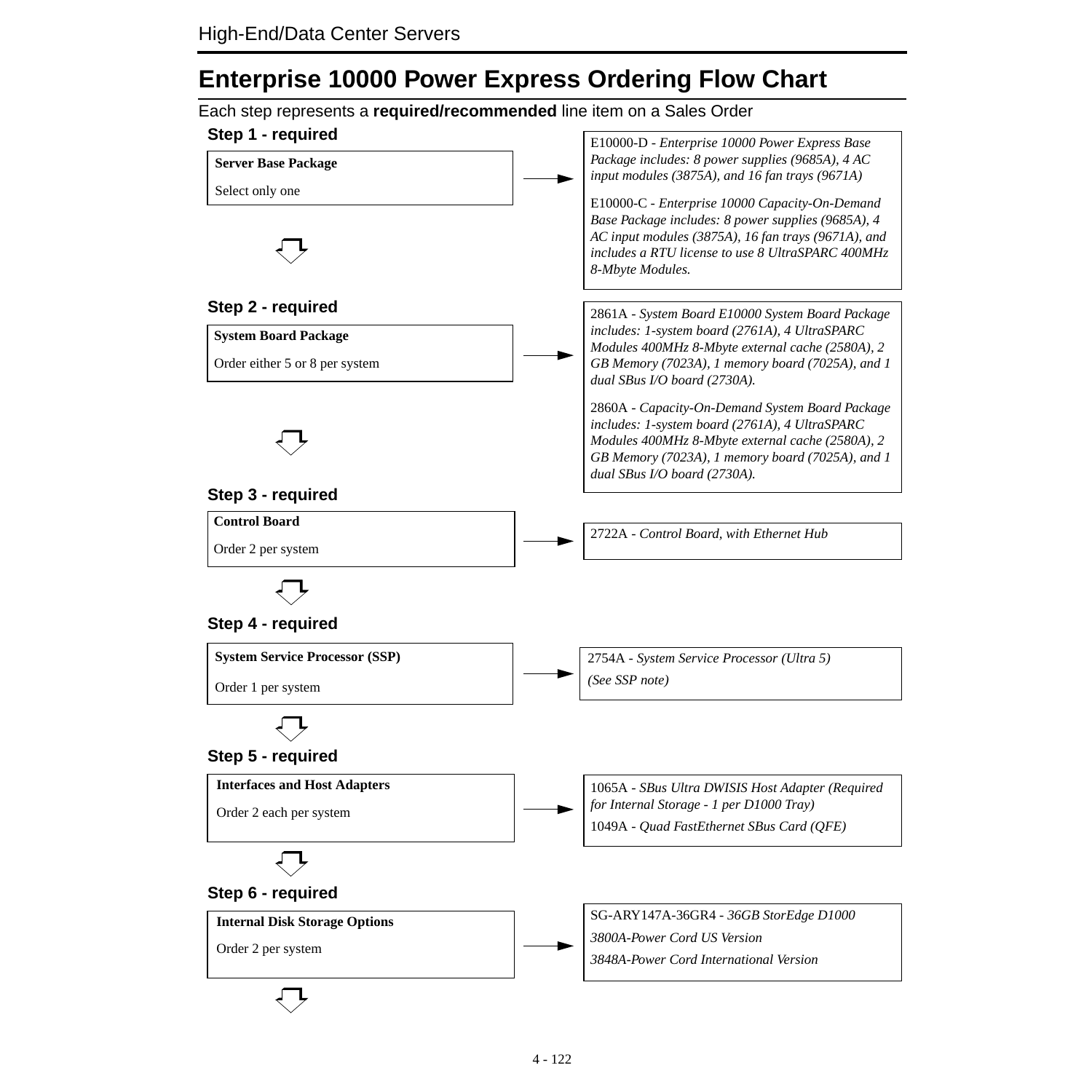### **Enterprise 10000 Power Express Ordering Flow Chart (cont.)**



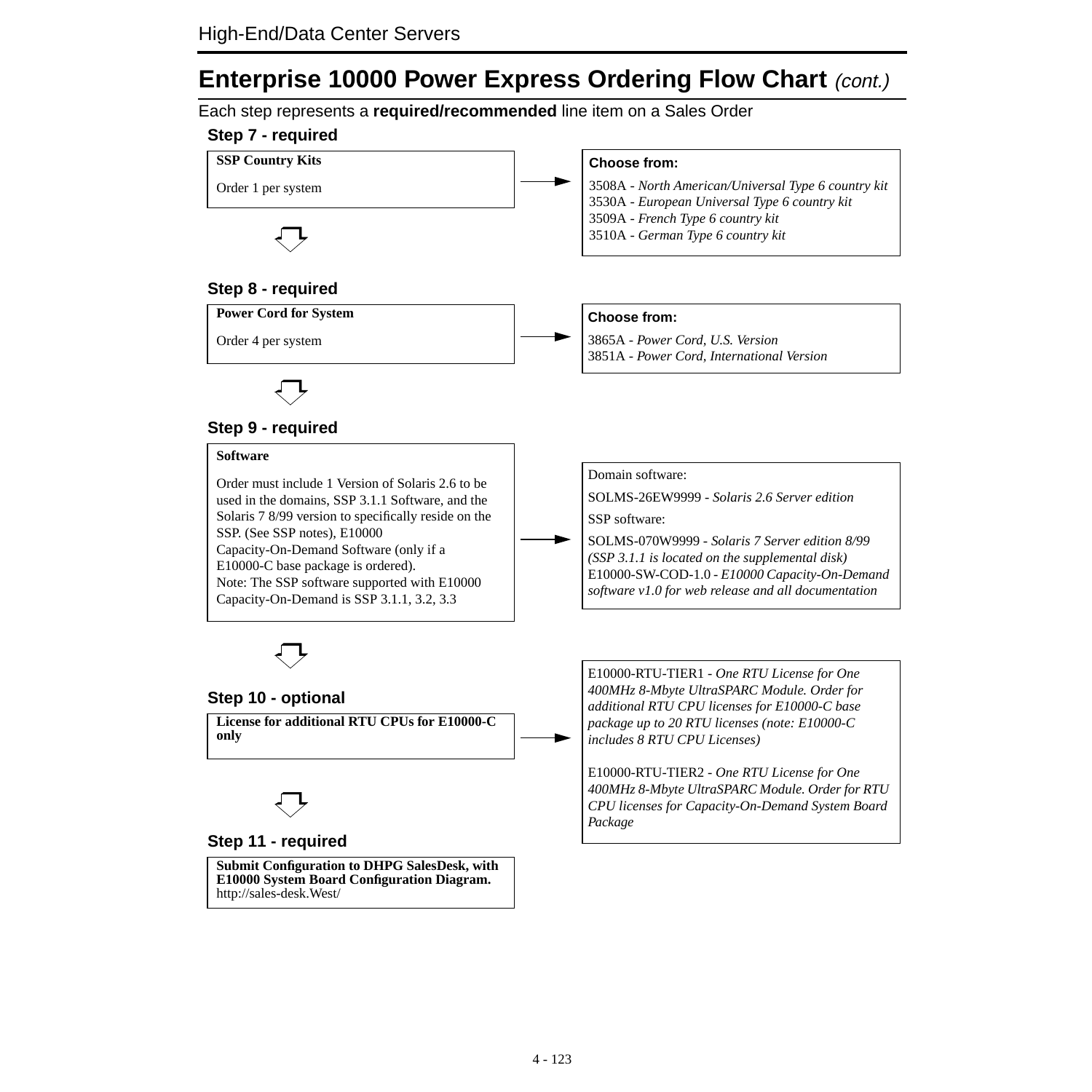### **Enterprise 10000 System Configuration Guidelines**

#### **General Comments**

• Qualified service personnel must use the approved cushioned Sun ESD Mat to provide proper protection when installing options and memory on the System Board. Contact your Sun sales representative for information.

#### **Capacity-On-Demand Ordering Requirements**

- Capacity-On-Demand System Board Package includes: 1 system board (2761A), 4 UltraSPARC Modules 400MHz 8-Mbyte external cache (2580A), 2 GB Memory (7023A), 1 memory board (7025A), and 1 dual SBus I/O board (2730A).
- Capacity-On-Demand System Board Package does not include any RTU CPU license(s), must be ordered separately.
- Order must include Capacity-On-Demand 1.0 Software.
- Order must have at least 20 UltraSPARC Modules, 400MHz 8-Mbyte external cache (2580A).
- Order must include SSP software version 3.1.1

#### **Base Package**

- Sun Enterprise 10000 Base Cabinet, cage for 16 System Boards, Peripheral space with power sequencer, Solaris license for unlimited users, Licenses for AP, SSP and Sun Enterprise NetBackup software.
- No System Board, no UltraSPARC Modules, no Memory Board, no I/O Boards, no Disk.
- E10000 Power Express System must follow configuration guidelines as specified within the E10000 Power Express Ordering flowchart. Any deviations will from the ordering flowchart will be per standard E10000 leadtimes.

#### **UltraSPARC Module**

- Minimum of 4 UltraSPARC Modules per system. Each System Board can have one to four UltraSPARC Modules. Cache sizes may not be mixed on any one System Board.
- Different frequency modules may not be mixed within the E10000.

#### **Memory Board**

- Each System Board has space for one Memory Board.
- Each Memory Board has space for two or four memory expansion options (One or three not permitted).
- Each memory expansion option includes eight SIMMs.
- Two types of memory expansion are supported per E10000. They may not be mixed on a Memory Board.

#### **Board Slots**

- Sixteen System slots in Enterprise 10000 plus two slots for Control Boards.
- Minimum is one System Board and one Control Board.

#### **System Board**

- Four empty UltraSPARC Module slots, space for a Memory Board, space for an I/O Board.
- Minimum of one per system. Maximum number of System Boards is 16.

#### **I/O Boards (SBus or PCI)**

- The SBus I/O Board has two SBus channels supporting four empty SBus slots.
- The PCI I/O Board has two 64 bit, 66 MHz, PCI channels supporting two empty PCI slots.
- Each I/O Board is mounted on a System Board.
- Only one I/O Board per System Board.
- Minimum of one SBus I/O board per system.
- SBus and PCI I/O Boards may be configured in any mix within one E10000.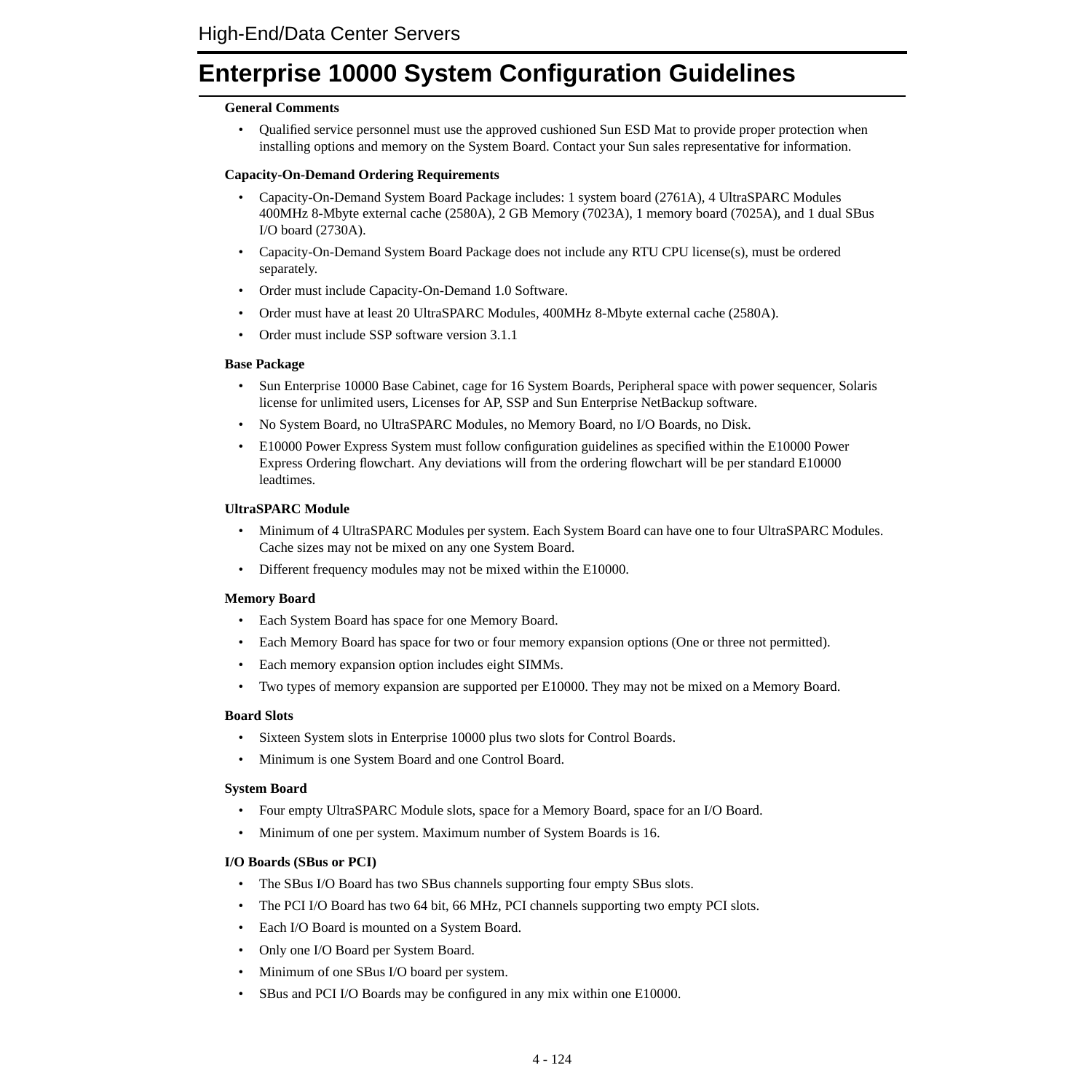### **Enterprise 10000 System Configuration Guidelines (cont.)**

#### **Control Board**

- The Control Board is packaged with an Ethernet cable and a rack mounted Ethernet hub. The latter is used for private communication between the Control Board and the SSP.
- A second Control Board is recommended for redundancy. The switchover from primary to secondary is manual.

#### **Power and Cooling**

- 8 System Boards or less, require 3 AC Breaker + Filter assemblies, five 48 volt power supplies and 10 fan trays.
- More than 8 System Boards require 4 AC Breaker + Filter assemblies, 8 48 volt power supplies and 16 fan trays.
- If System Boards are located in the front and back of the E10000 system, 4 AC Breaker + Filter assemblies, 8 48 volt power supplies and 16 fan trays are required.
- Second AC power sequencer. This is recommended if there are two rack mounted Ethernet hubs or if power redundancy is required for disks mounted with the E10000 cabinet.

#### **Power Control Module (PCM)**

- An optional component to allow AC power to expansion cabinets to be switched on and off from the SSP.
- Multiple Sun expansion cabinets can be controlled by one PCM.

#### **System Service Processor (SSP)**

- A second SSP may be ordered for redundancy. The failover from the primary SSP to the secondary SSP is manual.
- SSP software version 3.2 or 3.3 supports InterDomain Network. The Operating System required for SSP 3.2 or SSP 3.3 are only Solaris 2.6, Solaris 7 or Solaris 8.
- The Operating System required for SSP 3.1.1 can be Solaris 2.5.1, 2.6 and Solaris 7 (SSP 3.1.1 is also available for free download from the web).

#### **Disk Trays**

- The SBus Ultra Differential F/W Intelligent SCSI Host Adapter (1065A) is the preferred adapter for the StorEdge D1000 tray. Use two adapters for a split SCSI bus.
- Up to two StorEdge D1000 trays per Enterprise 10000. Each is supplied with one 2 meter SCSI cable (902A).
- If the E10000 already has one RSM disk tray packaged, there is space for just one D1000 tray.
- One extra 68-pin SCSI cable (902A) is required if connecting a D1000 in a split SCSI bus configuration.
- Substitute 12 meter SCSI cables (979A) if connecting a D1000 in a E10000 system cabinet to system board slots 8 through 15.

#### **UniPack boot disks**

- Each UniPack tray (9645A) accomodates up to 4 UniPack 9.1 GByte disks. Tray includes AC power cables for the disks.
- Up to four trays (for 16 disks) can be mounted within the E10000 cabinet. Or two trays and one D1000. Or two trays and one RSM disk subsystem.
- For maximum availability, mirror each UniPack disk, provide it with its own dedicated adapter and use redundant AC power (order optional 2nd AC sequencer).
- The second AC sequencer is required for UniPack trays three and four.
- UniPack disks must use a SCSI single ended SBus adapter (SWIS/S, model 1063A or SunSwift model 1018A).
- Mirrored UniPack disks may be daisy chained from one adapter to save adapter slots. Avoid if possible as there is no protection against adapter failure.
- Order one 2 meter SCSI cable (902A) for each UniPack.
- Due to SCSI cable length restrictions, UniPacks mounted on the front side of the system have to be cabled to adapters on the front side of the system, and the same for UniPacks mounted on the back side of the system. Because of this requirement, extra UniPack trays may have to be configured. An example is if you have four drives connecting to board slots 0-7, you must order two UniPack trays.
- Sun StorEdge Volume Manager is the preferred software to use with the UniPack boot disks.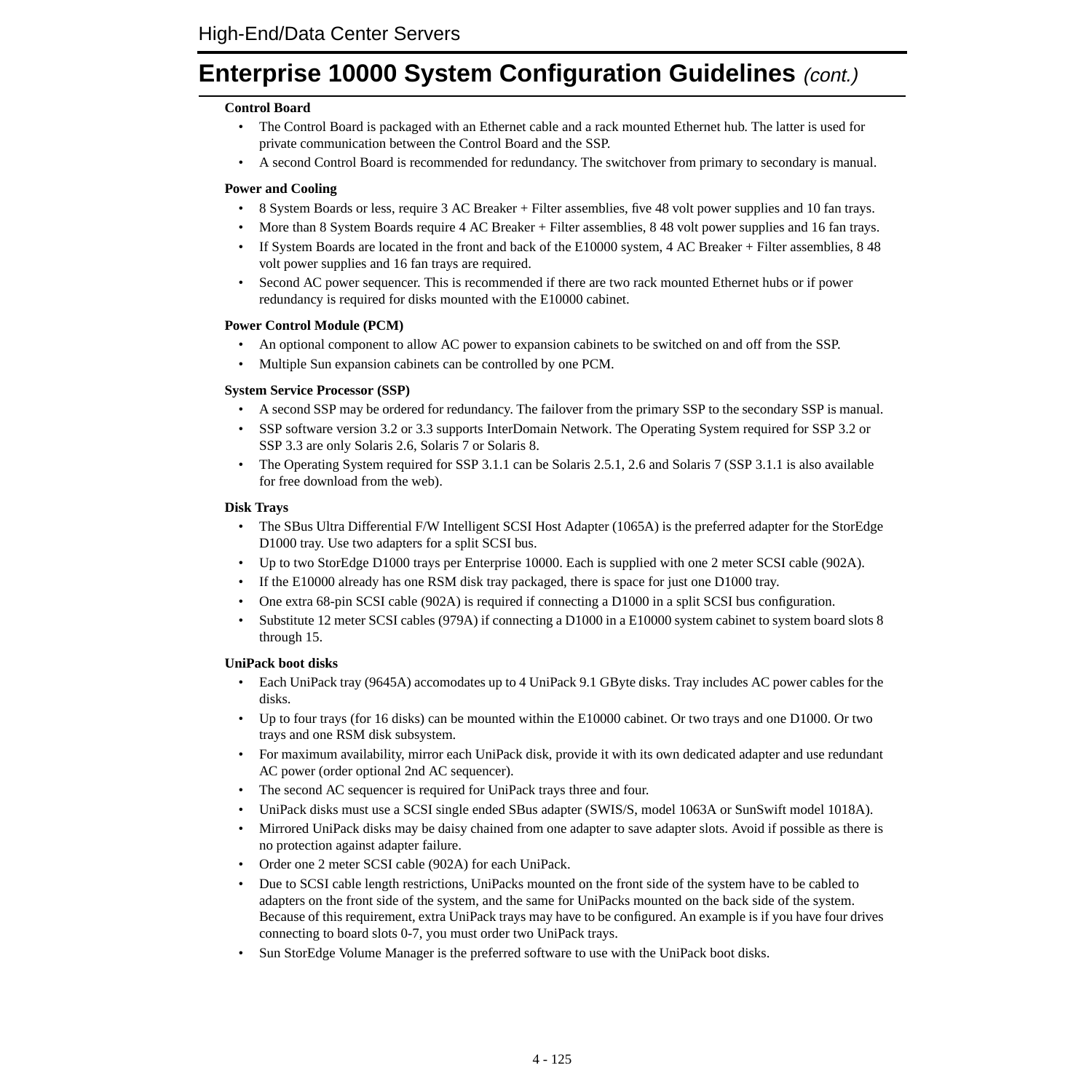### **Enterprise 10000 System Configuration Guidelines (cont.)**

#### **Interfaces and Host Adapters for tape**

• A 68pin SCSI Connector is required per every StorEdge Library. This can be provided with the SWIS/S card (1063A), SunSwift card (1018A) or UltraSCSI (1065A).

#### **Power Cord**

- One required for every AC Breaker + Filter assembly. Models 3865A (US) or 3851A (International).
- One required per AC sequencer mounted internal to the Enterprise 10000. Order 3800A (US) or 3848A (International).

#### **Software Licensing**

• Software Licensing policies on the E10000 become more complex if more than one Domain is being used. Policies vary according to the specific software package being placed on the system. At this point in time, many software product units have not developed explicit policies for a multi domain E10000. Please refer to the product manager for the product in question for more information.

#### **Dynamic System Domains**

- Each Enterprise 10000 may be logically configured with up to eight Domains.
- Each Domain must have its own boot device and 10/100baseT network to connect it to the SSP.
- Each Domain must have its own copy of Solaris. Different revisions are permitted (from those currently being supported). One copy of Solaris may be replicated up to seven times to support Domains.

#### **Boot devices**

• The Enterprise 10000 must be configured with sufficient Sun StorEdge disk (9.1 GB minimum) to allow each Domain to be booted.

#### **Other configuration rules**

- The Token Ring SBus board, order number 1144A, requires a dedicated SBus. Therefore the adjacent slot must be left empty. The second SBus on the I/O board is not affected and both of its slots may be used.
- Sunswift (1018A), Fast Ethernet (1059A) and Gigabit Ethernet 1.0 (1045A) SBus cards have the following restriction. They must only be placed in slot positions zero and two on any Enterprise 10000 I/O SBus board. The other two slots may be used without restriction.
- SCI Cluster (1073A) and Ultra Differential F/W SCSI (1065A) SBus cards cannot reside on the same SBus channel.

#### **DHPG Sales Desk**

- The function of this organization is to check each Enterprise 10000 configuration for legitimacy and for satisfaction of customer's requirements (http://sales-desk.West/)
- Each Enterprise 10000 order must be accompanied by a configuration diagram that adds information missing from the order. For example: number of Domains, how the disk devices are connected to SBus boards, etc.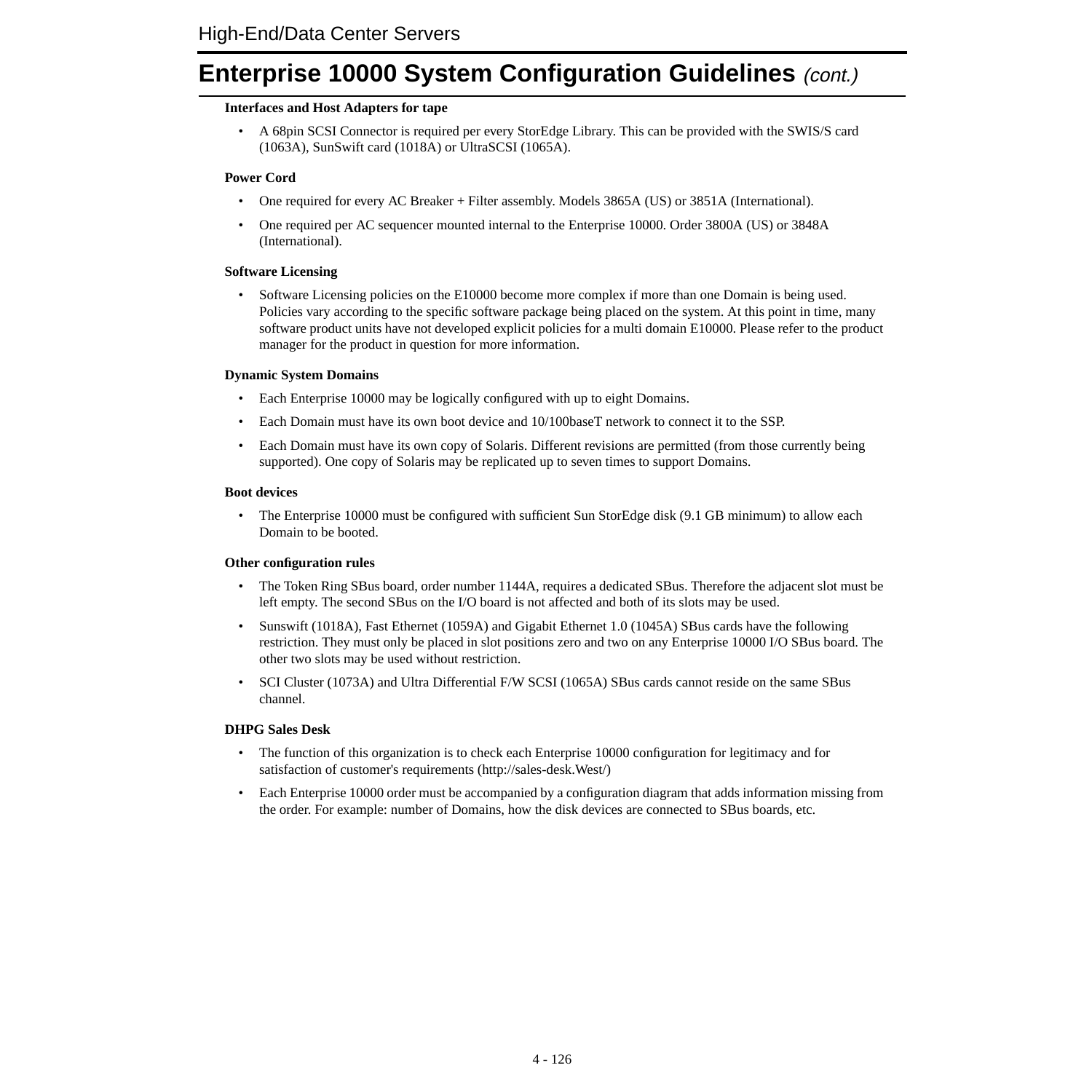# **Enterprise 10000 Sample Configurations**

| Quantity<br>1 | Order Number<br>E10000-4 | Description                                                                                                                                             |
|---------------|--------------------------|---------------------------------------------------------------------------------------------------------------------------------------------------------|
|               |                          |                                                                                                                                                         |
|               |                          | Enterprise 10000 Server Base Package, Ultra Enterprise 10000 Base Cabinet,<br>cage for 16 System Boards, Peripheral space with power sequencer, Solaris |
|               |                          | license for unlimited users, Licenses for AP, SSP                                                                                                       |
| 3             | 3865A or 3851A           | Power Cords                                                                                                                                             |
| 1             | SOLMS-26EW9999           | Solaris 2.6 HW 5/98 for Servers                                                                                                                         |
|               | SOLMS-070W999            | Solaris 7 HW 8/99 for Servers (for the System Service processor)                                                                                        |
|               | 2754A                    | <b>System Service Processor</b>                                                                                                                         |
|               | various                  | <b>SSP Country Kit</b>                                                                                                                                  |
| 1             | 2722A                    | Control Board, with Ethernet Hub                                                                                                                        |
| 3             | 3875A                    | AC Breaker and Filter assy                                                                                                                              |
| 5             | 9685A                    | 48 volt power supply                                                                                                                                    |
| 10            | 9671A                    | Fan tray                                                                                                                                                |
| 1             | 9681A                    | <b>Power Control Module</b>                                                                                                                             |
| 4             | 2761A                    | <b>System Board</b>                                                                                                                                     |
| 16            | 2580A                    | Processor Modules, 400-MHz with 8MB external Cache                                                                                                      |
| 4             | 2730A                    | Dual SBus I/O Board                                                                                                                                     |
| 1             | 1049A                    | Quad FastEthernet SBus Card (QFE)                                                                                                                       |
| 4             | 7025A                    | Memory Board - unpopulated                                                                                                                              |
| 8             | 7022A                    | 256-Mbyte Memory expansion                                                                                                                              |
|               | SG-ARY147A-36GR4         | 36GB StorEdge D1000                                                                                                                                     |
| 1             | 1065A                    | SBus Ultra Differential F/W Intelligent SCSI Host Adapter                                                                                               |
|               | 3800A/3848A              | Power Cord for E10000 internal I/O                                                                                                                      |
|               |                          | Enterprise 10000 with sixteen 400-MHz/8MB UltraSPARC Processors,                                                                                        |
|               |                          | 2-Gbyte of Memory and 36-Gbyte of internal disk storage                                                                                                 |

#### **Enterprise 10000 Configuration with Redundancy**

| Quantity       | Order Number   | Description                                                                |
|----------------|----------------|----------------------------------------------------------------------------|
| 1              | E10000-4       | Enterprise 10000 Server Base Package, Ultra Enterprise 10000 Base Cabinet, |
|                |                | cage for 16 System Boards, Peripheral space with power sequencer, Solaris  |
|                |                | license for unlimited users, Licenses for AP and SSP software              |
| 4              | 3865A or 3851A | Power Cords                                                                |
|                | SOLMS-26EW9999 | Solaris 2.6 HW 5/98 for Servers                                            |
|                | SOLMS-070W999  | Solaris 7 HW 8/99 for Servers (for the System Service processor)           |
| 2              | 2754A          | <b>System Service Processor</b>                                            |
| $\overline{c}$ | various        | <b>SSP Country Kit</b>                                                     |
| $\overline{c}$ | 2722A          | Control Board, with rack mounted Ethernet Hub                              |
| 4              | 3875A          | AC Breaker and Filter assy                                                 |
| 8              | 9685A          | 48 volt power supply                                                       |
| 16             | 9671A          | Fan tray                                                                   |
| 10             | 2761A          | <b>System Board</b>                                                        |
| 40             | 2580A          | Processor Modules, 400-MHz with 8MB external Cache                         |
| 4              | 2730A          | Dual SBus I/O Board                                                        |
|                | 1049A          | Quad FastEthernet SBus Card (QFE)                                          |
| 5              | 7025A          | Memory Board - unpopulated                                                 |
| 20             | 7023A          | 1-Gbyte Memory expansion                                                   |
| 1              | 9645AR4        | UniPack tray with two split power cables                                   |
| 4              | SG-DSK010C-9G  | 9.1 Gbyte 10000 RPM StorEdge UniPacks                                      |
| 4              | 902A           | 2-meter 68-pin external SCSI cables                                        |
| 4              | 1065A          | SBus UltraSCSI host adapters                                               |
|                | 9620A          | Optional 2nd AC power sequencer                                            |
| $\overline{2}$ | 3800A/3848A    | Power Cord for E10000 internal I/O                                         |
|                |                | Enterprise 10000 with fourty 400-MHz/8MB UltraSPARC Processors,            |
|                |                | 20-Gbyte of Memory and two mirrored boot devices                           |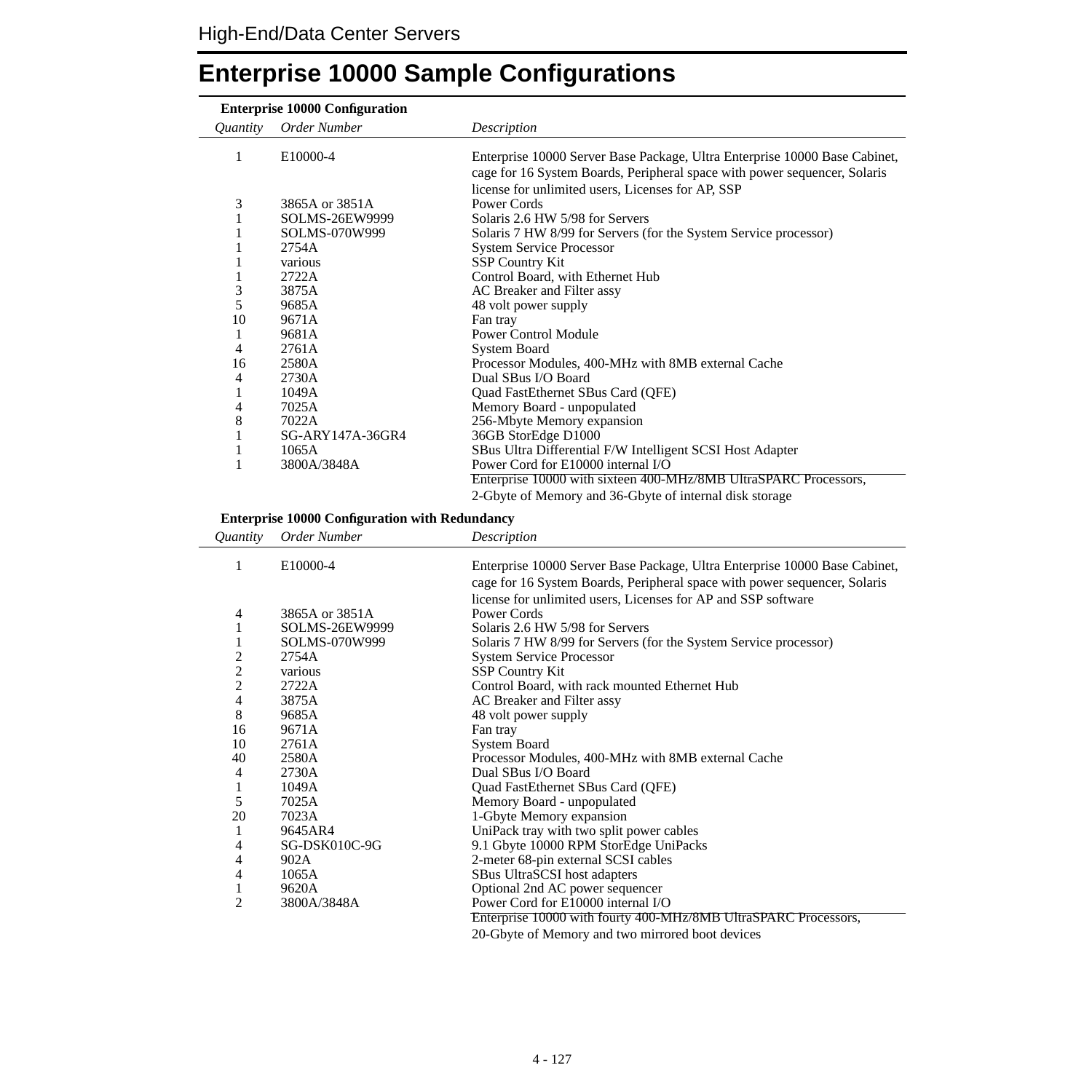# **Enterprise 10000 Configuration Overview**



### **Enterprise 10000 Cabinet**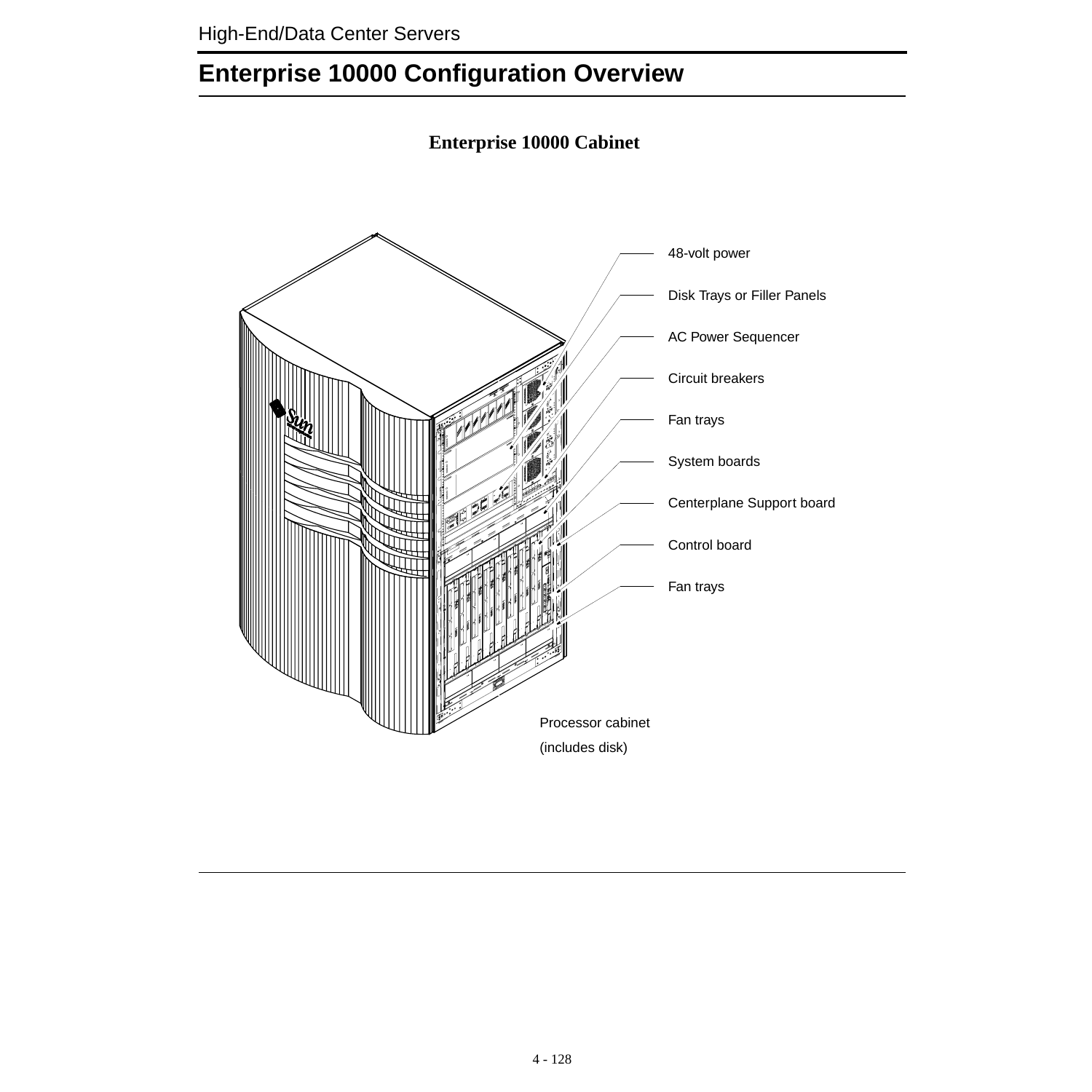# **Enterprise 10000 Configuration Overview (continued)**

### **System Board Assembly**



**Power and Cooling Components**

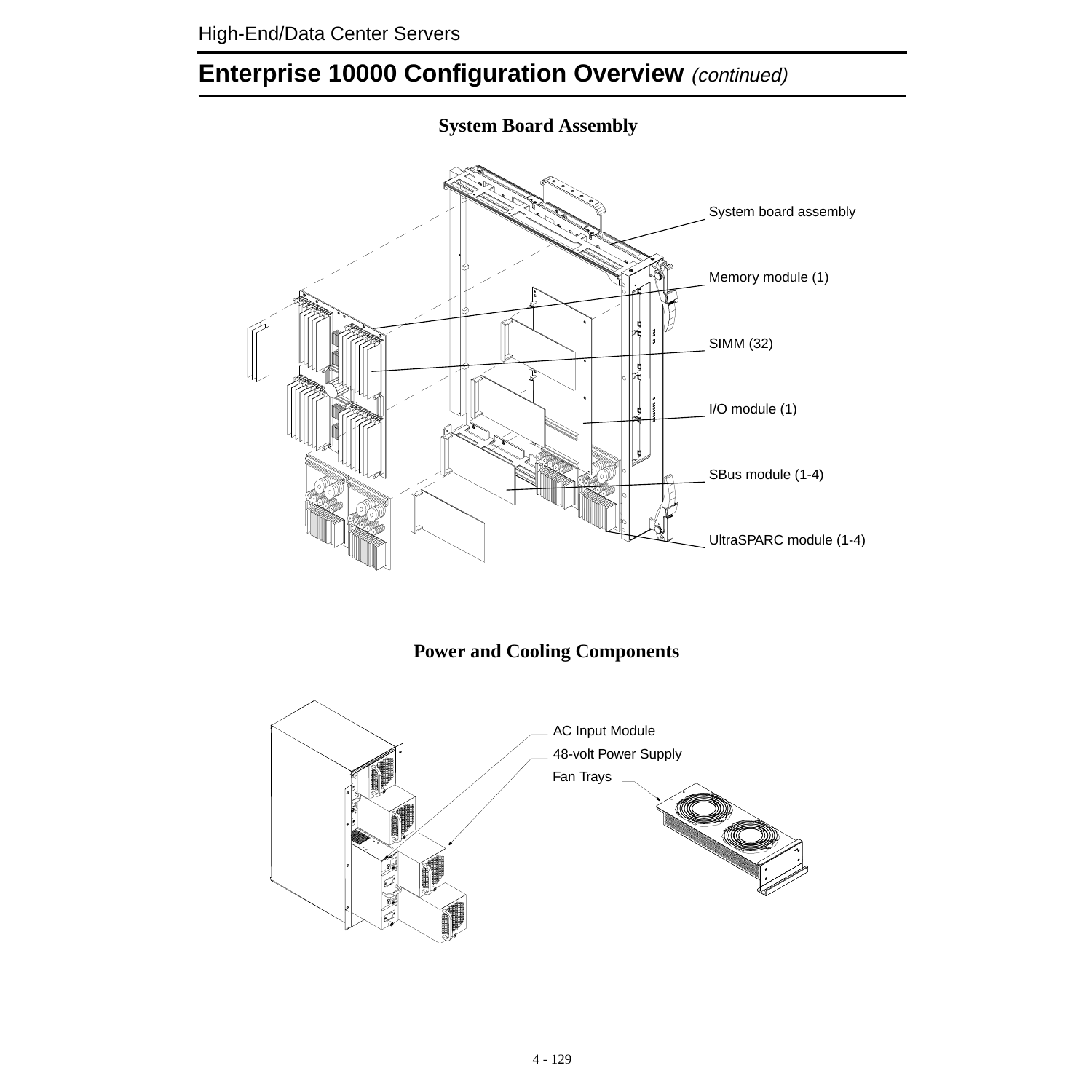# **Enterprise 10000**

|                                                                                                                                                                                                                                                                                              | Order Number                     |
|----------------------------------------------------------------------------------------------------------------------------------------------------------------------------------------------------------------------------------------------------------------------------------------------|----------------------------------|
| Description                                                                                                                                                                                                                                                                                  |                                  |
| <b>Base Package</b><br>Sun Enterprise 10000 base cabinet, cage for 16 System Boards,<br>Peripheral space with power sequencer. Solaris license for<br>unlimited users, Licenses for SSP software                                                                                             | E10000-4                         |
| Sun Enterprise 10000 Power Express System. Base cabinet<br>includes: 8 power supplies (9685A), 4 AC Input Modules<br>(3875A), and 16 fan trays (9671A) I                                                                                                                                     | E10000-D                         |
| <b>System Boards</b>                                                                                                                                                                                                                                                                         |                                  |
| Must choose at least one                                                                                                                                                                                                                                                                     |                                  |
| E10000 System Board (without memory, processor modules or<br>$I/O$ board)                                                                                                                                                                                                                    | 2761A                            |
| Power Express board for E10K. Includes one system board<br>(2761A), 4 UltraSPARC Modules 400MHz-8-Mbyte<br>(2580A), 2GB Memory (7023A) Memory Board (7025A), 1<br>dual SBus I/O board (2730A)                                                                                                | 2861A                            |
| <b>Capacity-On-Demand System Boards Package</b>                                                                                                                                                                                                                                              |                                  |
| Optional                                                                                                                                                                                                                                                                                     |                                  |
| Sun Enterprise 10000 Capacity- On-Demand system board<br>package: 1 system board (2761A), 4 USII modules<br>400MHz-8Mbyte external cache (2580A), 2GB Memory<br>(7023A), 1 Memory Board (7025A), 1 dual SBus I/O Board<br>(2730A), Does NOT include any RTU CPU Licenses-Order<br>Separately | 2860A                            |
| <b>Capacity-On-Demand Convert Licenses</b>                                                                                                                                                                                                                                                   |                                  |
| Order only if includes Capacity-On-Demand System Board(s)                                                                                                                                                                                                                                    |                                  |
| E10K Capacity-On-Demand conversion Order enough RTU<br>CPU licenses for an installed E10000 system Order this only<br>for E10K systems converting to Capacity-On-Demand                                                                                                                      | E10000-COD-C<br><b>ONVERT</b>    |
| License to use CPU Modules beyond 20 with the E10000 Capacity-On-Demand System Board Package                                                                                                                                                                                                 |                                  |
| Enterprise 10000 RTU license for one 400MHz 8-MByte USII<br>module. Order for additional CPU licenses beyond 20 CPUs<br>licensed for E10000-C base cabinet or installed E10000<br>system                                                                                                     | E10000-RTU-TI<br>ER <sub>2</sub> |
| <b>UltraSPARC Modules</b>                                                                                                                                                                                                                                                                    |                                  |
| Must choose at least four<br>336/333-MHZ UltraSPARC Module with 4-Mbyte of external                                                                                                                                                                                                          | 2560A <sup>1</sup>               |
| cache.<br>400-MHZ UltraSPARC Module with 8-Mbyte of external<br>cache. OEM ready - 05/99                                                                                                                                                                                                     | $2580A^{1,2}$                    |
| <b>Memory Board/Memory</b>                                                                                                                                                                                                                                                                   |                                  |
| Must choose at least one Memory Board<br>E1000 Memory Board - unpopulated                                                                                                                                                                                                                    | 7025A <sup>1</sup>               |
| Must choose at least two Memory Expansions per Memory Board                                                                                                                                                                                                                                  |                                  |
| 256-Mbyte Memory Expansion (8 x 32MB memory modules)<br>OEM ready - 05/96                                                                                                                                                                                                                    | $7022A^{1,2}$                    |
| 1-Gbyte Memory Expansion (8 x 128MB memory modules)<br>OEM ready - 05/96                                                                                                                                                                                                                     | $7023A^{1,2}$                    |

#### **Footnotes**

*1. Add "X" before the order number (e.g., XnnnA) to order as a standalone option for existing systems.*

*2. This product is OEM-Ready, please refer to the "Ordering Policies and Guidelines" section page 1-1.*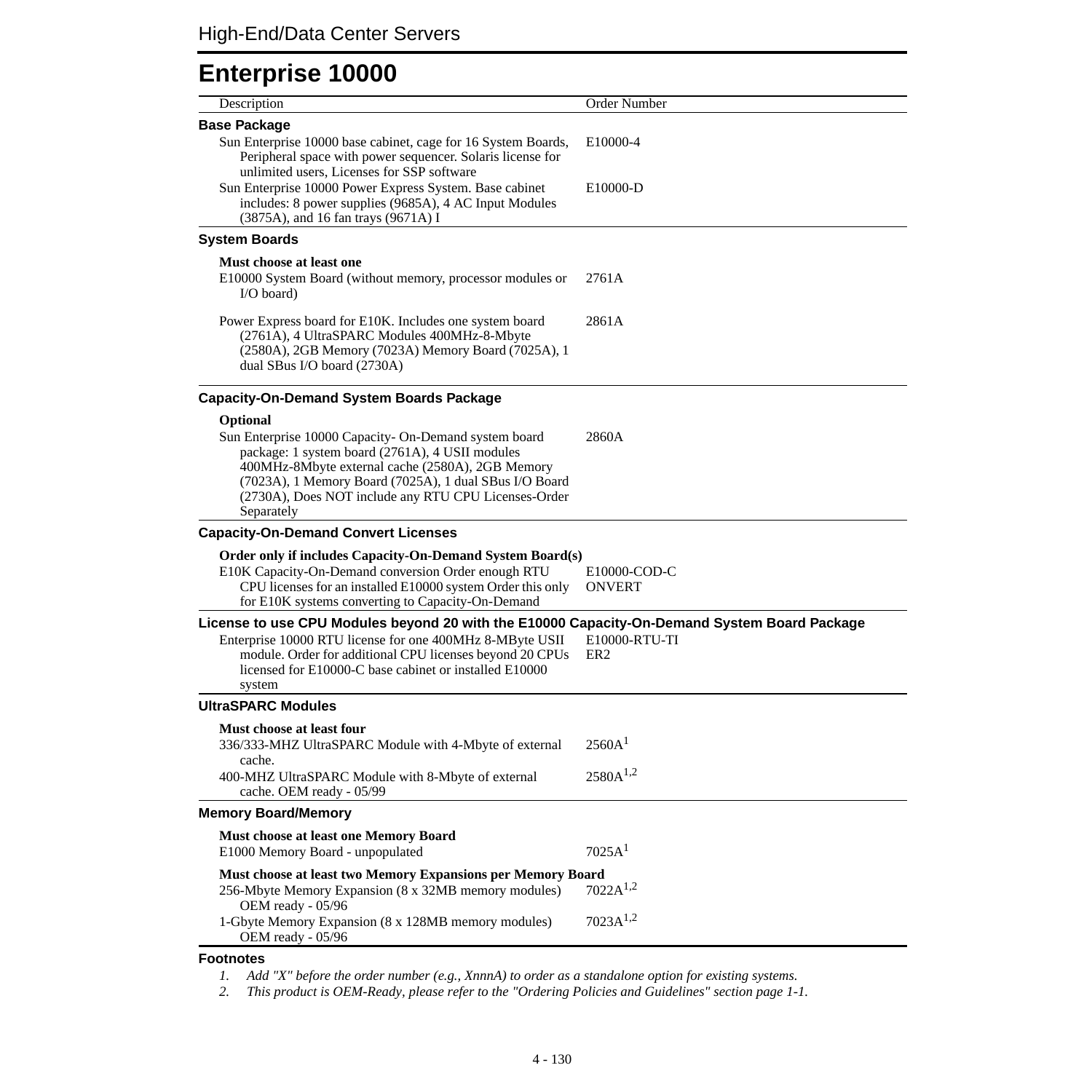### **Enterprise 10000** (continued)

| Description                                                                                                                                                                                            | Order Number       |
|--------------------------------------------------------------------------------------------------------------------------------------------------------------------------------------------------------|--------------------|
| I/O Board                                                                                                                                                                                              |                    |
| Must choose at least one                                                                                                                                                                               |                    |
| E10000 dual SBus I/O daughter card. Optionally available to<br>add four SBus slots to System Boards.                                                                                                   | 2730A <sup>1</sup> |
| E10000 PCI Module, Optionally available to add two PCI slots<br>to a System Board -Factory installed option                                                                                            | 2731A <sup>1</sup> |
| <b>System Power Options</b>                                                                                                                                                                            |                    |
| <b>Choose one</b>                                                                                                                                                                                      |                    |
| E10000 power cord (14 ft) To be ordered for installs within<br>North America (USA or Canada). Order quantity three for<br>base system.                                                                 | 3865A <sup>1</sup> |
| E10000 power cord (International Version)                                                                                                                                                              | 3851A <sup>1</sup> |
| Order a quantity of three for a total of up to 8 System Boards.<br>Note:                                                                                                                               |                    |
| <b>System Service Processor</b>                                                                                                                                                                        |                    |
| E10000 System Service Processor, (SSP). Ultra 5 workstation<br>with one 360MHz CPU module, 128-Mbyte memory,<br>8.4-Gbyte internal disk, 32X CD-ROM, QFE PCI Card<br>$(1034A)$ , and 19" color monitor | 2754A <sup>1</sup> |
| E10000 System Servirce Processor, (SSP) Enterprise 250 server<br>with one 400MHz CPU module, 256-Mbyte memory,<br>2-9.1 Gbyte internal disks, 32X CD-ROM, 4mm DDS3 tape,<br>QFE PCI card (1034A)       | 2755A <sup>1</sup> |
| An additional copy of the OS should be ordered specifically for the SSP; order Solaris 7.<br>Note:                                                                                                     |                    |
| SSP 3.3 Supports 16 domains and Automated Dynamic Reconfiguration, to order SSP 3.3 choose one:                                                                                                        |                    |
| E10000 System Service Processor 3.3 Web Release. English. It<br>support 16 domains, Automated DR, Dual-Power power                                                                                     | SSP9S-330-SAB<br>9 |

source etc.

#### **Footnotes**

- *1. Add "X" before the order number (e.g., XnnnA) to order as a standalone option for existing systems.*
- *2. This product is OEM-Ready, please refer to the "Ordering Policies and Guidelines" section page 1-1.*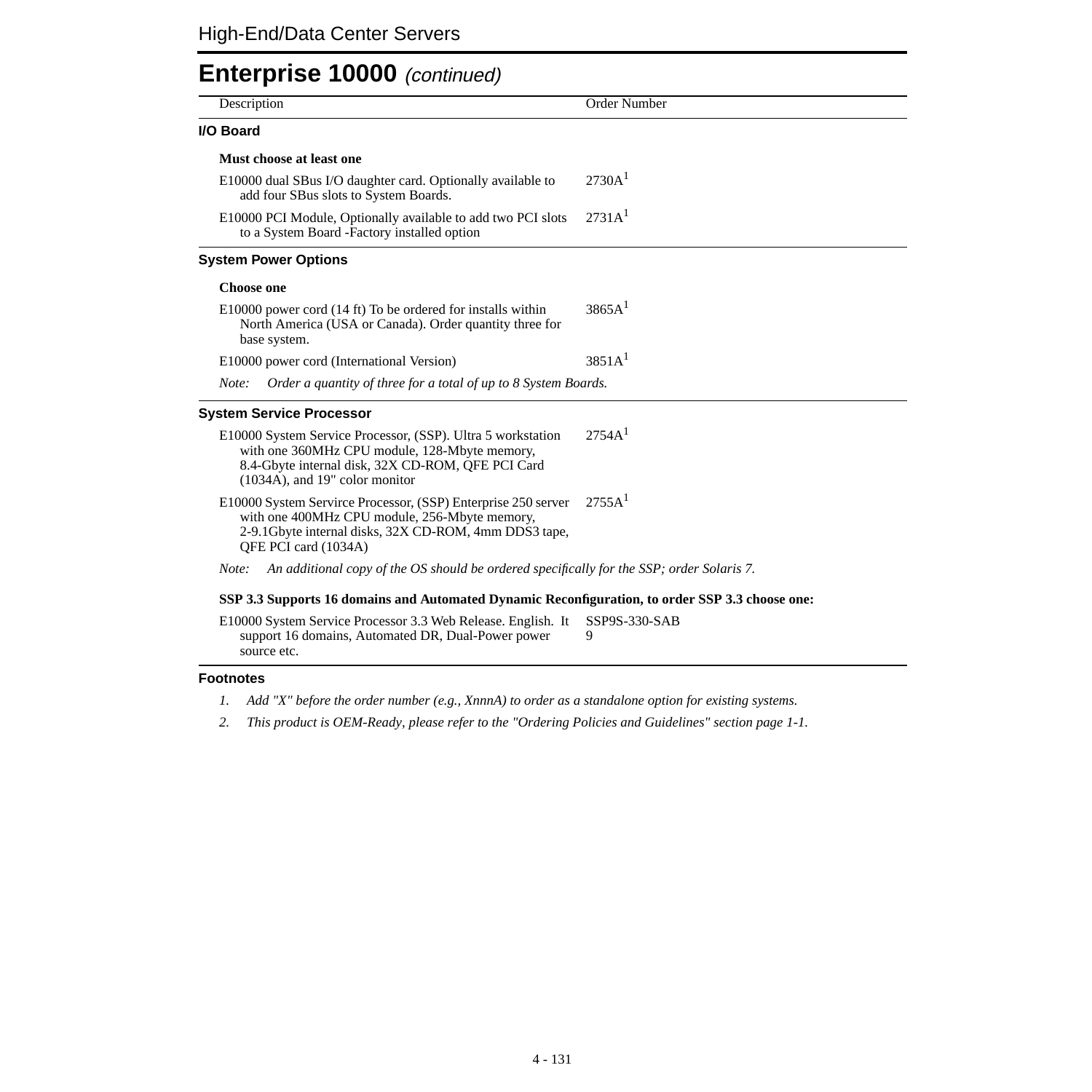### **Enterprise 10000** (continued)

| $\bullet$ (vormmoor)                                                                                                                    |                             |
|-----------------------------------------------------------------------------------------------------------------------------------------|-----------------------------|
| Description                                                                                                                             | <b>Order Number</b>         |
| Country Kits for System Service Processor (Type 6 with Sun I/O)                                                                         |                             |
| <b>Choose one</b>                                                                                                                       |                             |
| North America/universal/Canadian Type 6 Country Kits with<br>Sun I/O for E10000                                                         | 3508A                       |
| European Universal Type 6 Country Kits with Sun I/O for<br>E <sub>10000</sub>                                                           | 3530A                       |
| French Type 6 Country Kits with Sun I/O for E10000                                                                                      | 3509A                       |
| German Type 6 Country Kits with Sun I/O for E10000                                                                                      | 3510A                       |
| UK Type 6 Country Kits with Sun I/O for E10000                                                                                          | 3514A                       |
| <b>Software</b>                                                                                                                         |                             |
| Must appear on order, if Capacity-On-Demand system boards are ordered                                                                   |                             |
| E10000 Capacity-On-Demand Software version 1.0 (web<br>release and documentation included) NO RTU CPU<br>licenses included              | E10000-SW-COD-1.0           |
| Must appear on order (Choose one Solaris version for Domains)                                                                           |                             |
| Solaris 2.6 5/98 English Server Media Kit                                                                                               | SOLMS-26EW9999 <sup>1</sup> |
| Solaris 2.5.1 Hardware 11/97 US English Server Media Kit No<br>Licenses Included                                                        | SOLS-2.5.1NOV97             |
| Solaris 7 Standard, Latest Release English Server Media Kit                                                                             | SOLMS-070W9999 <sup>5</sup> |
| Solaris 8 Standard, Latest Release English-Only Media Kit                                                                               | SOLZS-080B9AY9              |
| <b>Select SSP software as required</b>                                                                                                  |                             |
| E10000 System Service Processor 3.2 CD Release. English.                                                                                | SSP9S-320-SAM9              |
| E10000 System Service Processor 3.3 Web Release. English. It<br>support 16 domains, Automated DR, Dual-Power power<br>source etc.       | SSP9S-330-SAB9              |
| Solaris 7 8/99 English Server Media Kit                                                                                                 | <b>SOLMS-07DW9999</b>       |
| SSP 3.2 is included in Solaris 7 CD. Order SSP 3.2 separately only for Solaris 2.5.1 and Solaris 2.6<br>Note:                           |                             |
| Alternate Pathing 2.3 (for E10000 users running Solaris 2.6 or Solaris 7)                                                               |                             |
| E10000 Alternate Pathing 2.3 CD Release. English. It provides<br>AP for Solaris 8 Operting Environment as well as Solaris 7<br>and 2.6. | AP09S-230-SAM9              |
| Note:<br>AP 2.3 is also available at http://www.sun.com/servers/sw                                                                      |                             |
| <b>Base Cabinet Options</b>                                                                                                             |                             |
| Enterprise 10000 Control Board including Ethernet cable and 2722A <sup>2</sup>                                                          |                             |
| rack mounted Ethernet Hub. Supports 5 to 1 and 4 to 1<br>modes on E10000                                                                |                             |
| E10000 AC input module.                                                                                                                 | $3875A^2$                   |
| E10000 48 volt power supply.                                                                                                            | $9685A^2$                   |
| E10000 fan tray.                                                                                                                        | $9671A^2$                   |
| Second Power Sequencer for 68-inch Enterprise System and<br>Expansion Cabinet OEM ready - 05/98                                         | $9620A^{2,5}$               |
| E10000 Power Control Module w/ cables to Control Boards                                                                                 | $9681A^2$                   |
| E10000 flat side panel, This is a no charge substitution for the<br>styling panel.                                                      | $9693A^2$                   |

#### **Footnotes**

*1. AP 2.1 software comes bundled with Solaris 2.6 Hardware 5/98 and resides on the supplements CD.*

*2. Add "X" before the order number (e.g., XnnnA) to order as a standalone option for existing systems.*

*3. Remove X from order number (e.g. SG-ARY030A) for factory installation.*

*4. Two power cords are required per 72-inch StorEdge Expansion Rack.*

*5. This product is OEM-Ready, please refer to the "Ordering Policies and Guidelines" section page 1-1.*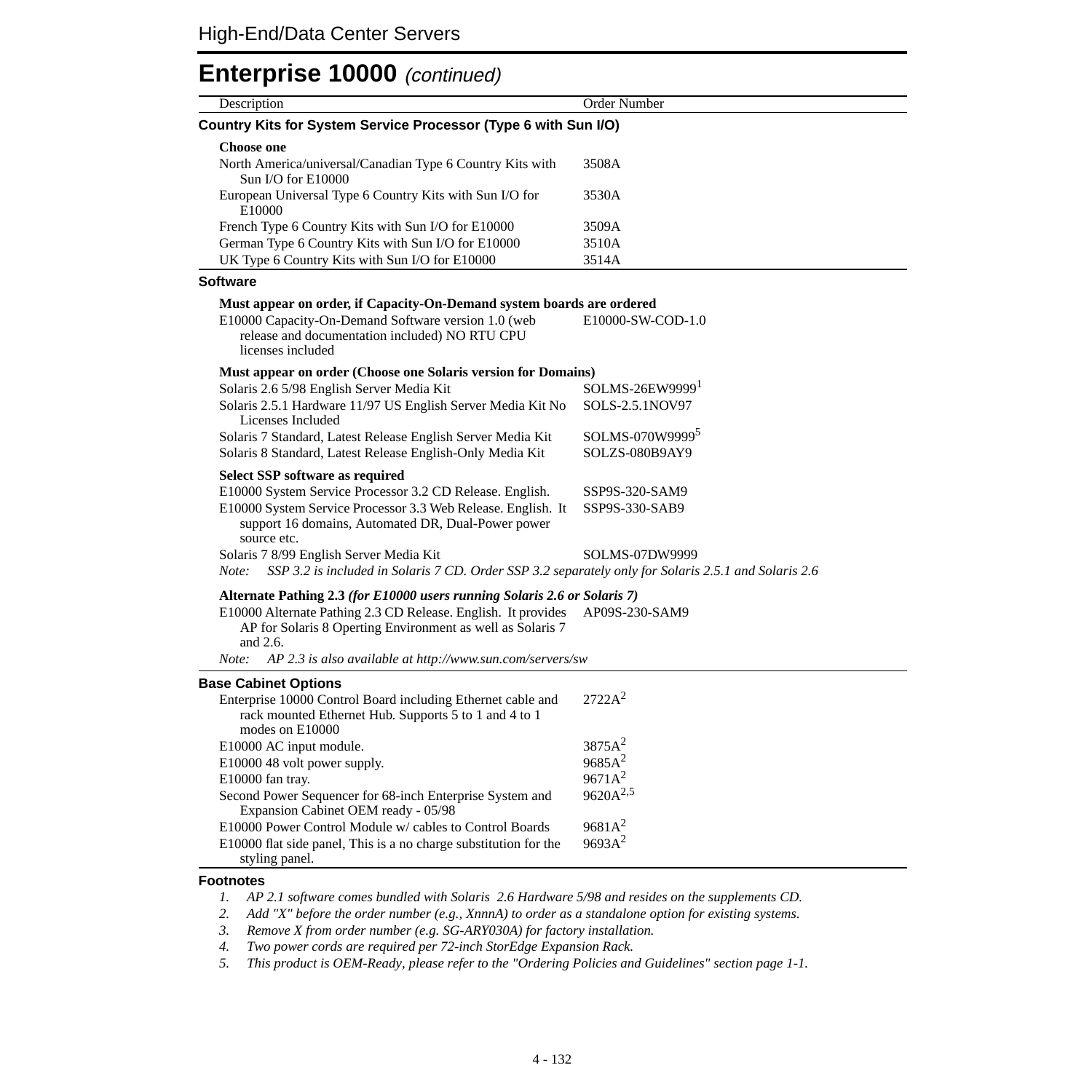### **Enterprise 10000** (continued)

| Description                                                                                                                                                                                                                                                                                                        | Order Number   |
|--------------------------------------------------------------------------------------------------------------------------------------------------------------------------------------------------------------------------------------------------------------------------------------------------------------------|----------------|
| I/O Expansion                                                                                                                                                                                                                                                                                                      |                |
| 72-inch StorEdge Expansion Rack w/ 2 power sequencers and<br>cables The StorEgde Expansion Rack is intended for a<br>variety of Storage Products including the A1000/D1000,<br>A3000, A5000, and tape products. The rack is 24" wide and<br>72" tall. This rack will include power sequencers and power<br>cables. | $SG-XARY030A2$ |
| U.S./Canada power cord for 72" StorEdge expansion cabinet<br>(NEMA L6-30P plug)                                                                                                                                                                                                                                    | $3858A^{1,3}$  |
| International power cord for 72" StorEdge expansion cabinet<br>(IEC 309, 32A, 250V plug)                                                                                                                                                                                                                           | $3859A^{1,3}$  |

#### **Footnotes**

*<sup>1.</sup> Add "X" before the order number (e.g., XnnnA) to order as a standalone option for existing systems.*

*<sup>2.</sup> Remove X from order number (e.g. SG-ARY030A) for factory installation.*

*<sup>3.</sup> Two power cords are required per 72-inch StorEdge Expansion Rack.*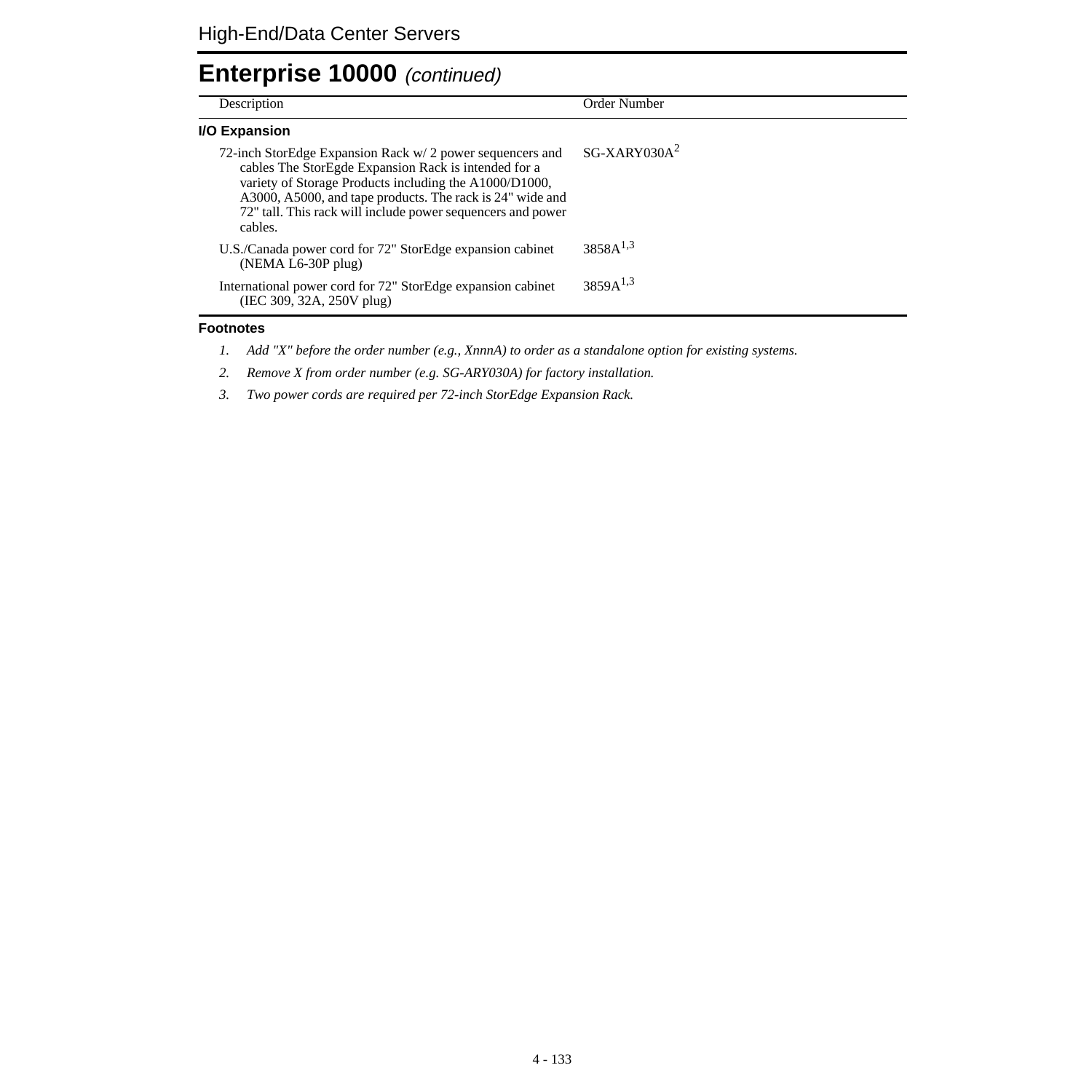### **Enterprise 10000 Options**

| Description                                                                                                                                                                                     | Order Number         |
|-------------------------------------------------------------------------------------------------------------------------------------------------------------------------------------------------|----------------------|
| SBus controllers with DR support                                                                                                                                                                |                      |
| SBus Differential Fast/Wide Intelligent SCSI-2 Host<br>Adapter (DWIS/S)                                                                                                                         | 1062A <sup>2</sup>   |
| SBus Single-Ended Fast/Wide Intelligent SCSI-2 Host<br>Adapter (SWIS/S)                                                                                                                         | 1063A <sup>2</sup>   |
| SBus Ultra Differential F/W Intelligent SCSI Host<br>Adapter.                                                                                                                                   | 1065A <sup>2</sup>   |
| Sun GigabitEthernet SBus Adapter 2.0                                                                                                                                                            | 1140A <sup>2</sup>   |
| Quad FastEthernet 2.0 SBus Card (QFE) supports Sun<br>Trunking 1.0 software                                                                                                                     | $1049A^{2,3}$        |
| SunFDDI 6.0 Single-Attach SBus Adapter (SAS) (SBus<br>Card, Media, Documentation and Single-SBus<br>License)                                                                                    | 1142A <sup>2</sup>   |
| SunFDDI 6.0 Dual-Attach SBus Adapter (DAS) (SBus<br>Card, Media, Documentation and Single-SBus<br>License)                                                                                      | 1143A <sup>2</sup>   |
| SunFastEthernet 10/100 SBus Adapter 2.0 SBus Card,<br>Media, Documentation and Single-SBus License<br>SunFastEthernet 10/100 SBus Adapter 2.0 SBus<br>Card, and Solaris 1.x Driver              | 1059A <sup>2</sup>   |
| SunSwift 100BaseT fast/wide SCSI SBus Adapter                                                                                                                                                   | 1018A <sup>2</sup>   |
| FC-AL 100MB/sec Dual Channel SBus host adapter<br>w/1 GBIC module                                                                                                                               | 6730A <sup>2,4</sup> |
| SBus controllers with no DR support                                                                                                                                                             |                      |
| SunATM SBus Adapter 4.0 Update 1 SBus Card,<br>Documentation, and Single-SBus License<br>SunATM-155/MFiber SBus Adapter 4.0 - Factory<br><b>Install Option</b>                                  | 1147A <sup>2</sup>   |
| SunATM SBus Adapter 4.0 Update 1 SBus Card,<br>Documentation, and Single-SBus License<br>SunATM-622/MFiber SBus Adapter 4.0 - Factory<br><b>Install Option</b>                                  | 1149A <sup>2</sup>   |
| SunATM SBus Adapter 4.0 Update 1 SBus Card,<br>Documentation, and Single-SBus License<br>SunATM-155/UTP5 SBus Adapter 4.0 - Factory<br><b>Install Option</b>                                    | 1148A <sup>2</sup>   |
| Serial Parallel Controller (SPC/S) for Solaris 2.x (S-Bus<br>card, cable and external eight-port I/O box with<br>RS-232 connectors, and Docs) Factory Installed<br>Option                       | 1146A <sup>2</sup>   |
| High-Speed Serial Interface/SBus (HSI/S) for Solaris<br>2.x (SBus Card, cable with four RS-449 connectors,<br>Media, Documentation and Single S-Bus license)<br><b>Factory Installed Option</b> | 1145A <sup>2</sup>   |
| Token Ring Interface/SBus (TRI/S) for Solaris 8 and<br>earlier releases. (SBus Card, Media, Documentation<br>and single S-bus License) Factory Installed Option                                 | 2144A <sup>2</sup>   |
| PCI controller with DR support <sup>1</sup>                                                                                                                                                     |                      |
| Sun GigabitEthernet PCI Adapter 2.0                                                                                                                                                             | $1141A^{1,2}$        |
| <b>Interface Card</b>                                                                                                                                                                           |                      |
| HIPPI/P 1.1 Board High Perf. Interface Board                                                                                                                                                    | 1071A                |
| <b>Footnotes</b>                                                                                                                                                                                |                      |

*1. "DR" is the ability to Dynamically Reconfigure a System Board. Drivers for SBus Boards have to be "DR safe".*

*2. Add "X" before the order number (e.g., XnnnA) to order as a standalone option for existing systems.*

*3. Sun Trunking software not supported.*

*4. If configured in the E10000 system cabinet, P/N should be 6730AR4.*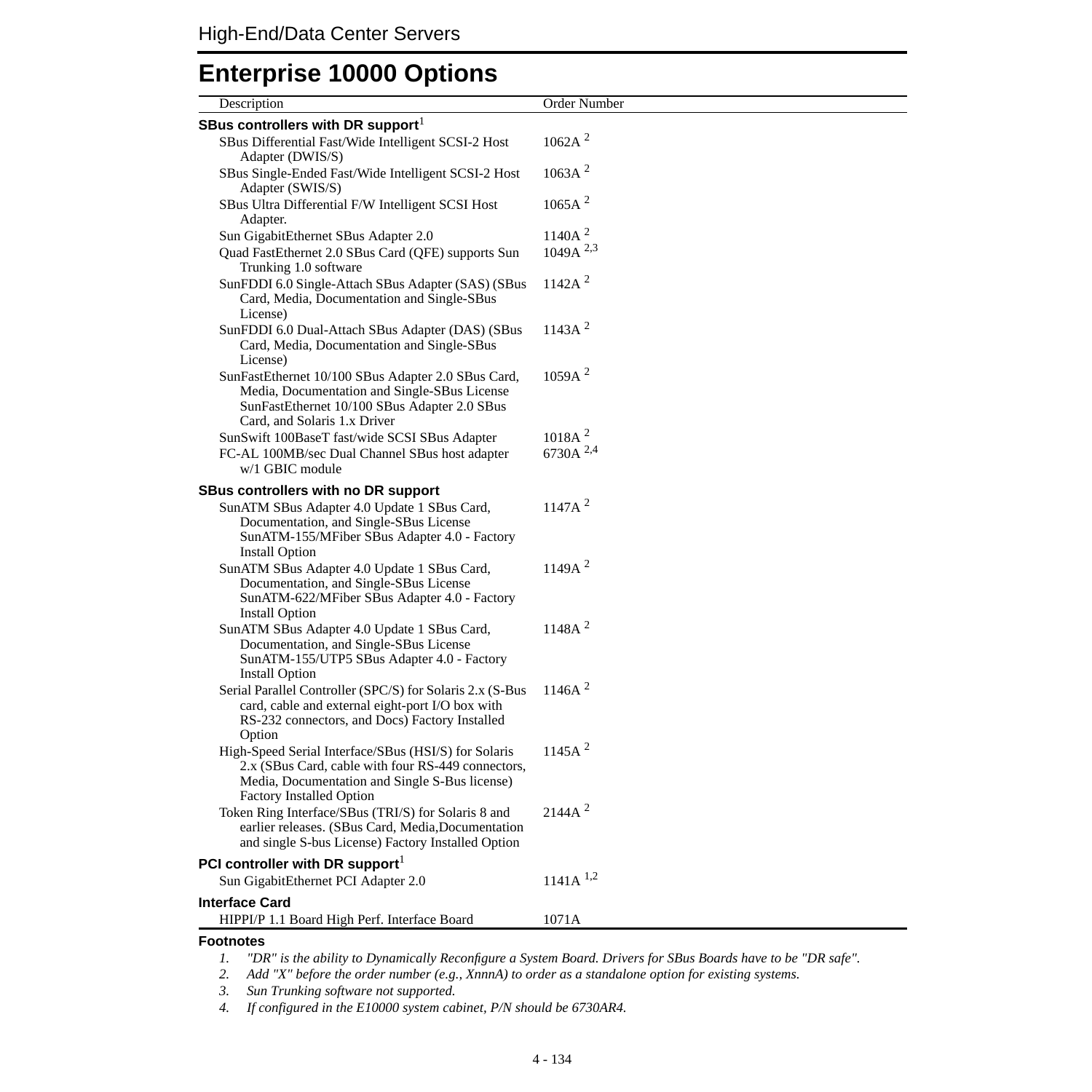### **Enterprise 10000 Options** (continued)

| Description                                                                                                                                                                                                                                                                         | Order Number        |
|-------------------------------------------------------------------------------------------------------------------------------------------------------------------------------------------------------------------------------------------------------------------------------------|---------------------|
| <b>Internal Storage Options</b>                                                                                                                                                                                                                                                     |                     |
| E10000 UniPack tray, holds four devices, includes two<br>power cords.                                                                                                                                                                                                               | 9645AR <sup>1</sup> |
| 9.1-GBYTE 10k RPM StorEdge UniPack                                                                                                                                                                                                                                                  | SG-DSK010C-9G       |
| Configurable w/ servers in factory: $36$ -Gbyte $(4 x$<br>9.1-Gbyte 10K RPM disks) Sun StorEdge D1000 for<br>rack mounting in the StorEdge or Enterprise<br>Expansion Racks w/1 Interface Card, 2 Power<br>supplies, 2 fantrays (4 fans), 4 Differential UltraSCSI<br>to host ports | SG-ARY147A-36GR4    |
| Server-Rack Mount. 72-GByte D1000 (4 x 18GB)<br>10,000 RPM disks), w/1 Interface Card, 2 Power<br>supplies, 2 fantrays, factory configured in a system<br>cabinet.                                                                                                                  | SG-ARY154A-72GR4    |
| 2-meter 68-pin External SCSI Cable OEM ready - 05/96                                                                                                                                                                                                                                | $902A^2$            |
| <b>Other SBus and Mass Storage Options</b>                                                                                                                                                                                                                                          |                     |

*• Additional SBus and Mass Storage Options can be found in the Options section of the Pricebook.*

#### **General Notes**

- *"DR" is the ability to Dynamically Reconfigure a System Board. Drivers for SBus Boards have to be "DR safe".*
- *Sun Trunking software not supported.*
- *If configured in the E10000 system cabinet, P/N should be 6730AR4.*

#### **Footnotes**

- *1. Add "X" before the order number (e.g., XnnnA) to order as a standalone option for existing systems.*
- *2. This product is OEM-Ready, please refer to the "Ordering Policies and Guidelines" section page 1-1.*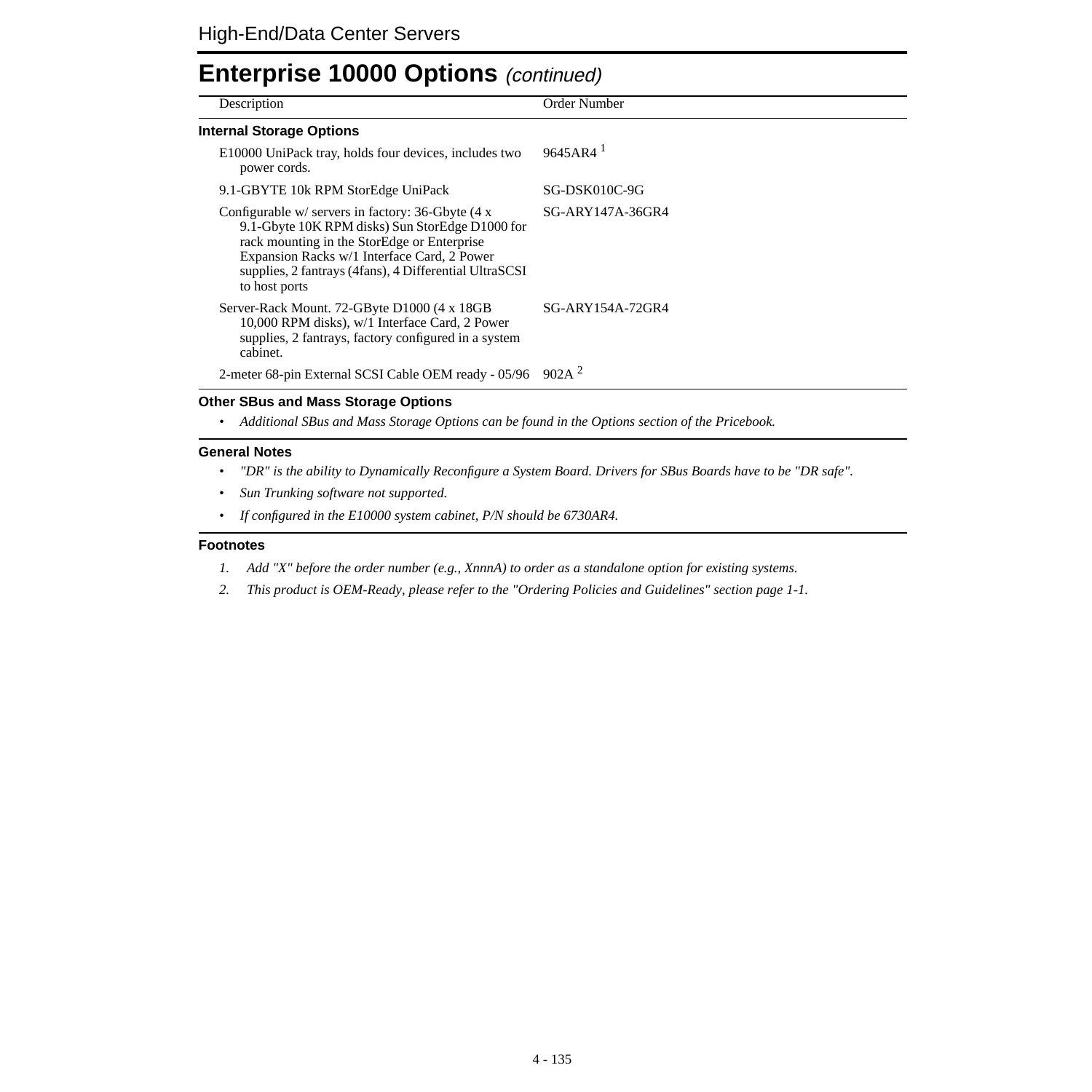### **Enterprise 10000 Configure to Order Flow Chart**

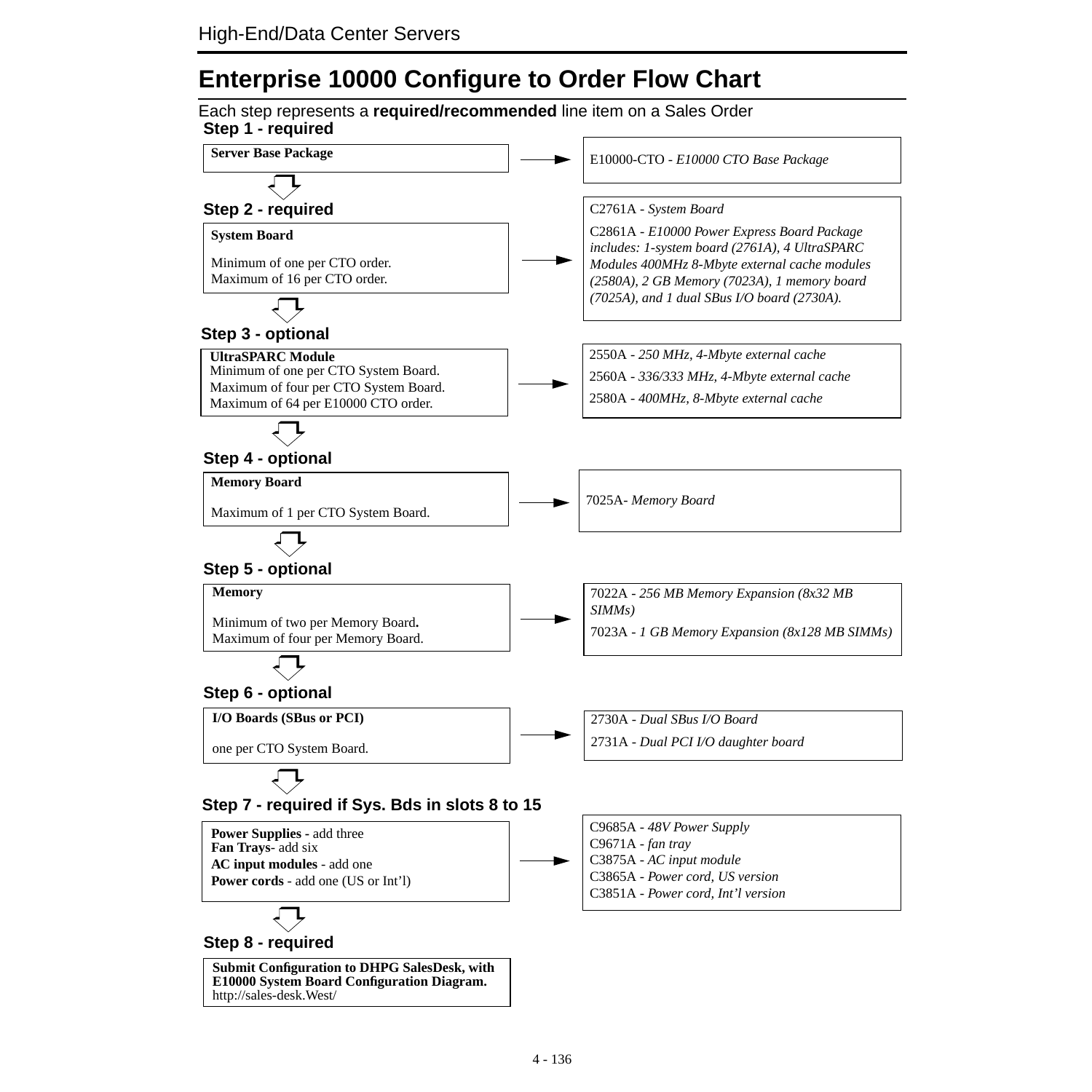### **Enterprise 10000 Configure to Order Guidelines**

#### **General Comments**

- Configure-to-Order allows Enterprise 10000 systems in the field to be expanded using pre-tested System Boards that have been configured with processors, memory and SBus or PCI I/O boards.
- SBus or PCI adapters are not supported with this process.
- This is an alternative to ordering these components separately, as X options, and assembling and testing at the customer's site.
- There is provision to order the power and cooling expansion if, following the expansion, there will be System Boards in slots 8 to 15.

#### **System Boards**

- The configuration rules for processors and memory are as for a new system order.
- Up to 16 System Boards can be ordered on one CTO order.

#### **Power and Cooling expansion**

• Rules are the same as for a new system order. The advantage of ordering the extra power supplies, fans and line cord as part of the CTO order is that shipment will occur at the same time as the System Board(s).

#### **DHPG Sales Desk**

- The function of this organization is to check each Enterprise 10000 configuration for legitimacy and for satisfaction of customer's requirements (http://sales-desk.West/)
- Each Enterprise 10000 order must be accompanied by a configuration diagram that adds information missing from the order. For example: number of Domains, how the disk devices are connected to SBus boards, etc.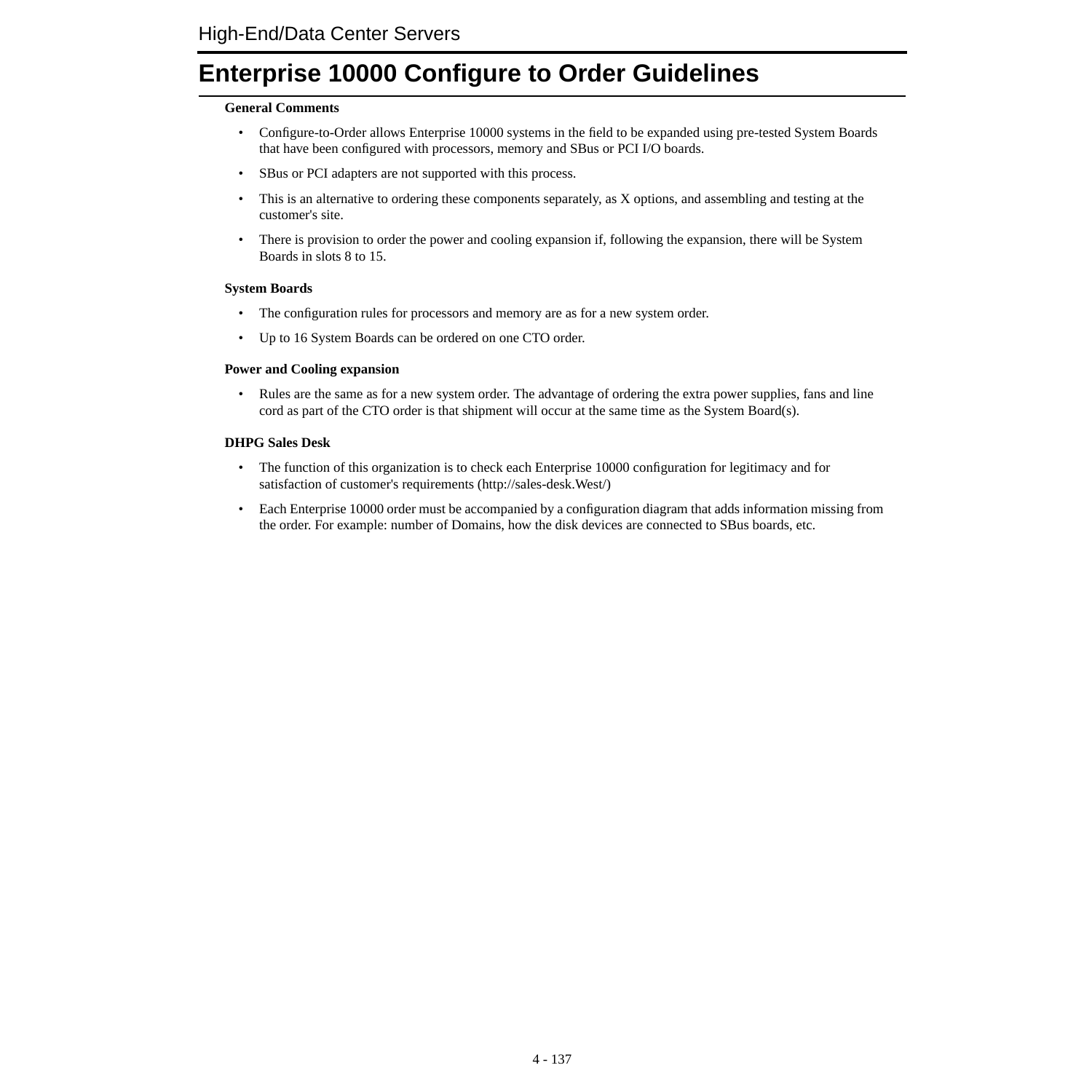# **Enterprise 10000 Configure to Order Options**

| Description                                                                                                                                                                               | Order Number        |
|-------------------------------------------------------------------------------------------------------------------------------------------------------------------------------------------|---------------------|
| Sun Enterprise 10000 configure- to-order factory options                                                                                                                                  | E10000-CTO          |
| E10000 configure-to-order System Board (without memory,<br>processor modules or I/O board)                                                                                                | C2761A              |
| Power express board for E10K. Includes one system<br>board(2761A), 4 UltraSPARC modules 400MHz-8-Mbyte<br>(2580A), 2GB Memory(7023A) Memory Board(7025A), 1<br>dual SBus I/O board(2730A) | C <sub>2861</sub> A |
| E10000 configure-to-order 48 volt power supply.                                                                                                                                           | C9685A              |
| E10000 configure-to-order AC input module.                                                                                                                                                | C <sub>3875A</sub>  |
| E10000 configure-to-order fan tray                                                                                                                                                        | C9671A              |
| E10000 configure-to order pwr cord (14 ft) for installs within<br>North America (USA or Canada). Order quantity three for<br>base system.                                                 | C3865A              |
| E10000 configure-to-order pwr cord (International Version)                                                                                                                                | C3851A              |

#### **Footnote**

*1. For configuration rules and pricing information on UltraSPARC modules, Memory Board/Memory, and I/O Boards, please refer to E10000 section.*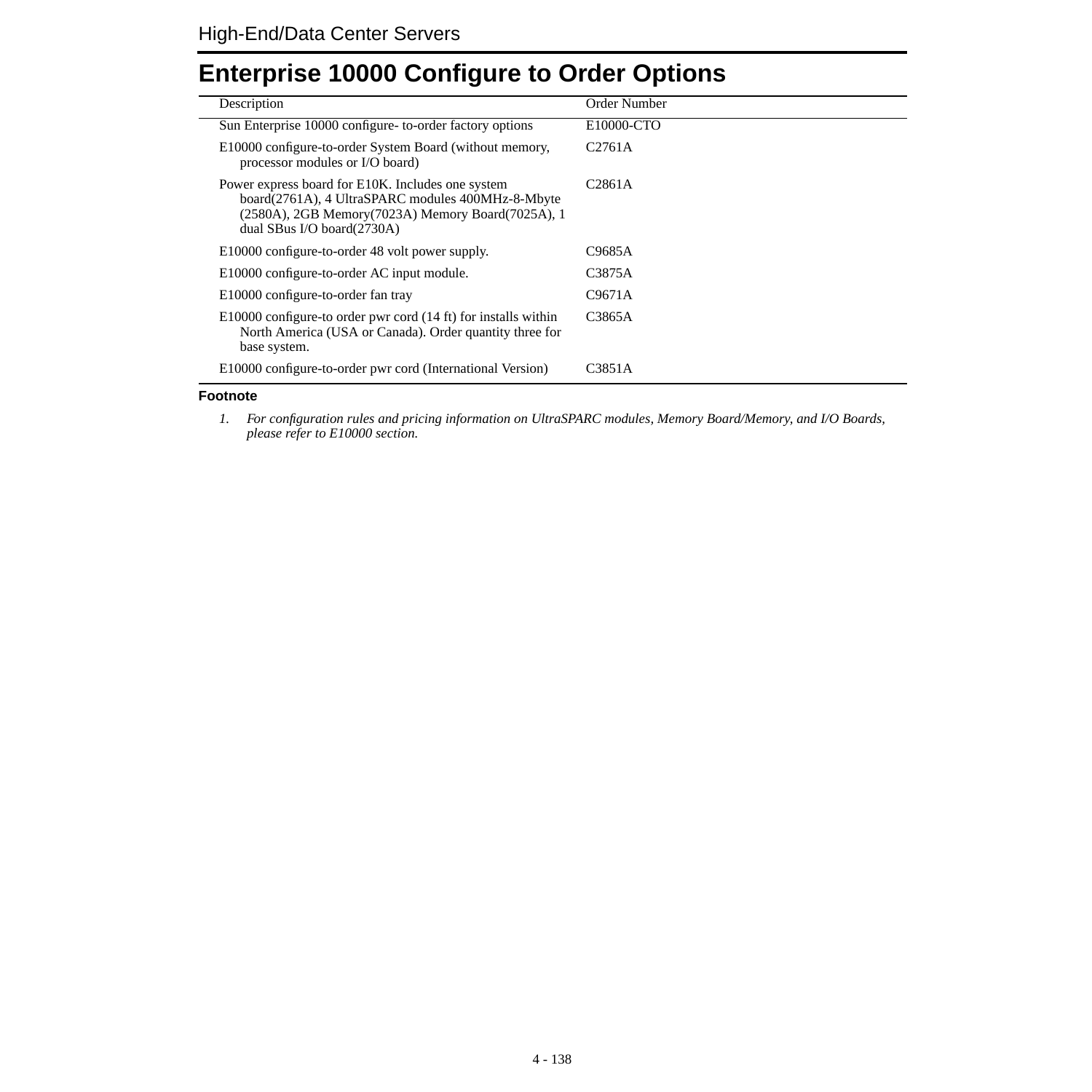### **Enterprise 10000 Capacity-On-Demand Ordering Flow Chart**

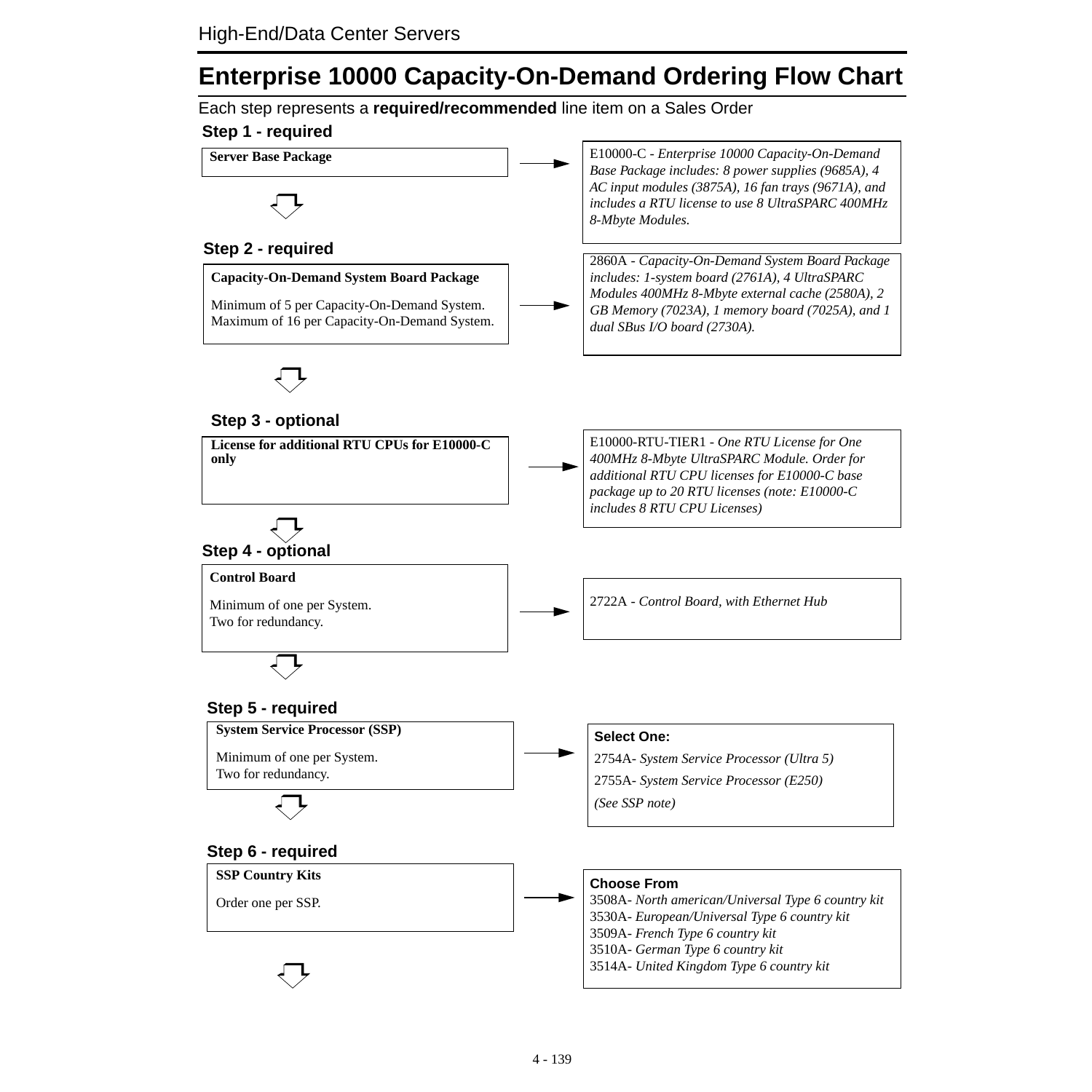# **Enterprise 10000 Capacity-On-Demand Ordering Flow Chart**

### (continued)

### Each step represents a **required/recommended** line item on a Sales Order



#### **Software**

Order must include 1 Version of Solaris to be used in the domains, SSP 3.1.1 Software (part of the Solaris 7 media kit), AP software, E10000 Capacity-On-Demand Software, and the Solaris software specifically to reside on the SSP. note: ONLY SSP software supported with E10000 Capacity-On-Demand is SSP 3.1.1



### **Step 8- optional**

#### **Internal Disk Storage Options**

Maximum of 2 StorEdge D1000's in E10000 system cabinet. Maximum of 16 UniPack disks and 4 UniPack trays in E10000 system cabinet.

#### **Step 9 - optional**

#### **Power Control Module/2nd AC sequencer**

Up to five power control modules per system. One second AC power sequencer.



9681A - *Power Control Module w/cable* 9620A - *Optional 2nd AC power sequencer*

**Capacity-On-Demand Software:**

**Domain software:**

**SSP software:**

**Choose from:**

E10000-SW-COD-1.0 *- E10000 Capacity-On-Demand software v1.0 for web release and all documentation*

SOLMS-26EW9999 *- Solaris 2.6 Server edition* SOLMS-070W9999 *- Solaris 7 Server edition* SOLS-2.5.1NOV97 *- Solaris 2.5.1 Server edition*

SSP9S-320-SAM9 *- System Service Processor*

SG-ARY147A-36GR4 - *36GB StorEdge D1000* SG-ARY136A-72GR4 - *72GB StorEdge D1000* SG-DSK010A-9G - *9.1-Gbyte StorEdge UniPack*

SOLMS-070W9999 *- Solaris 7 Server edition (SSP 3.2*

*software version 3.2 (CD release)*

*is located on the supplemental disk)* SSP9S-330-SAB9 - *SSP 3.3 (Web release)*

9645AR4 - *StorEdge UniPack tray* 902A- *2-meter 68-pin SCSI cable*

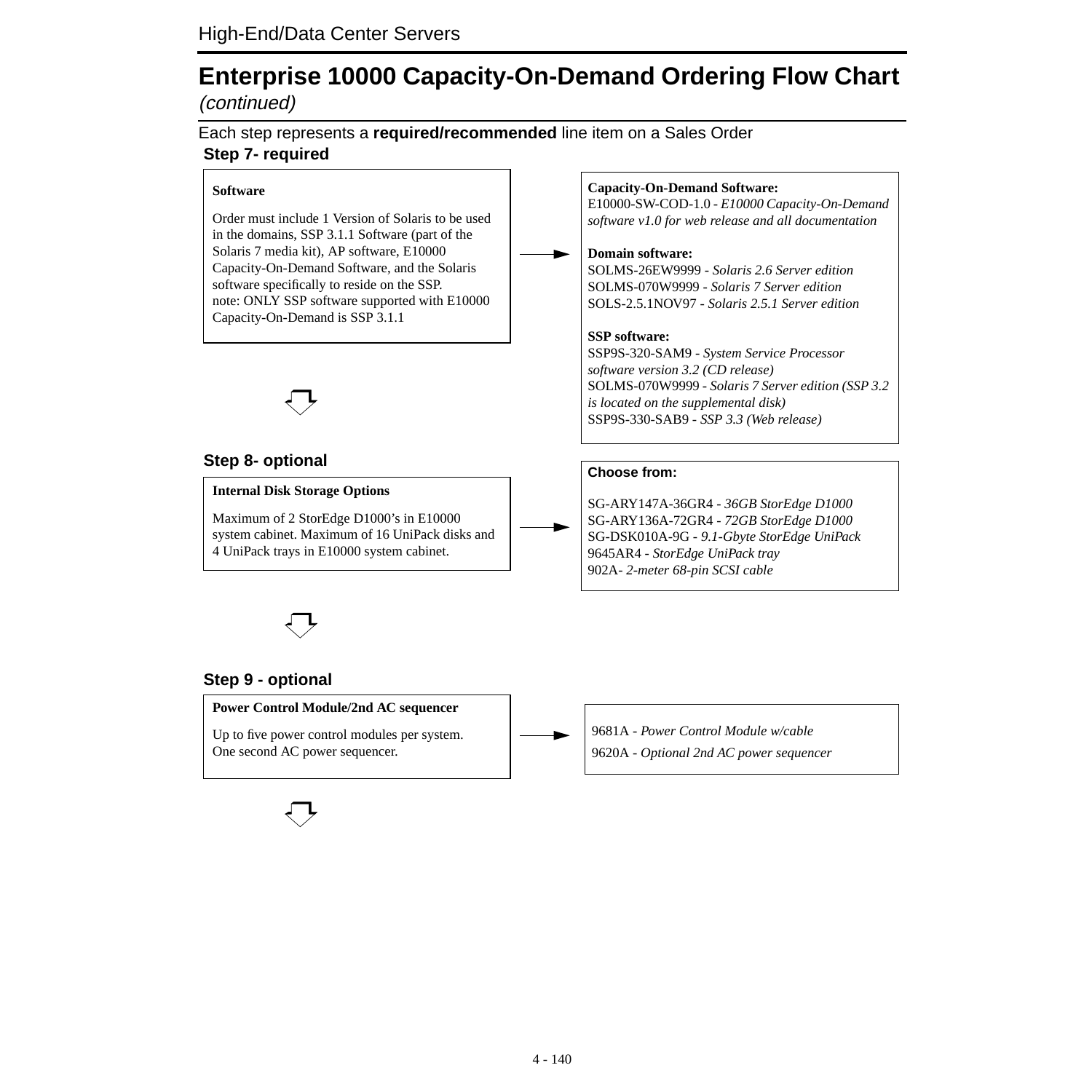# **Enterprise 10000 Capacity-On-Demand Ordering Flow Chart**

### (continued)

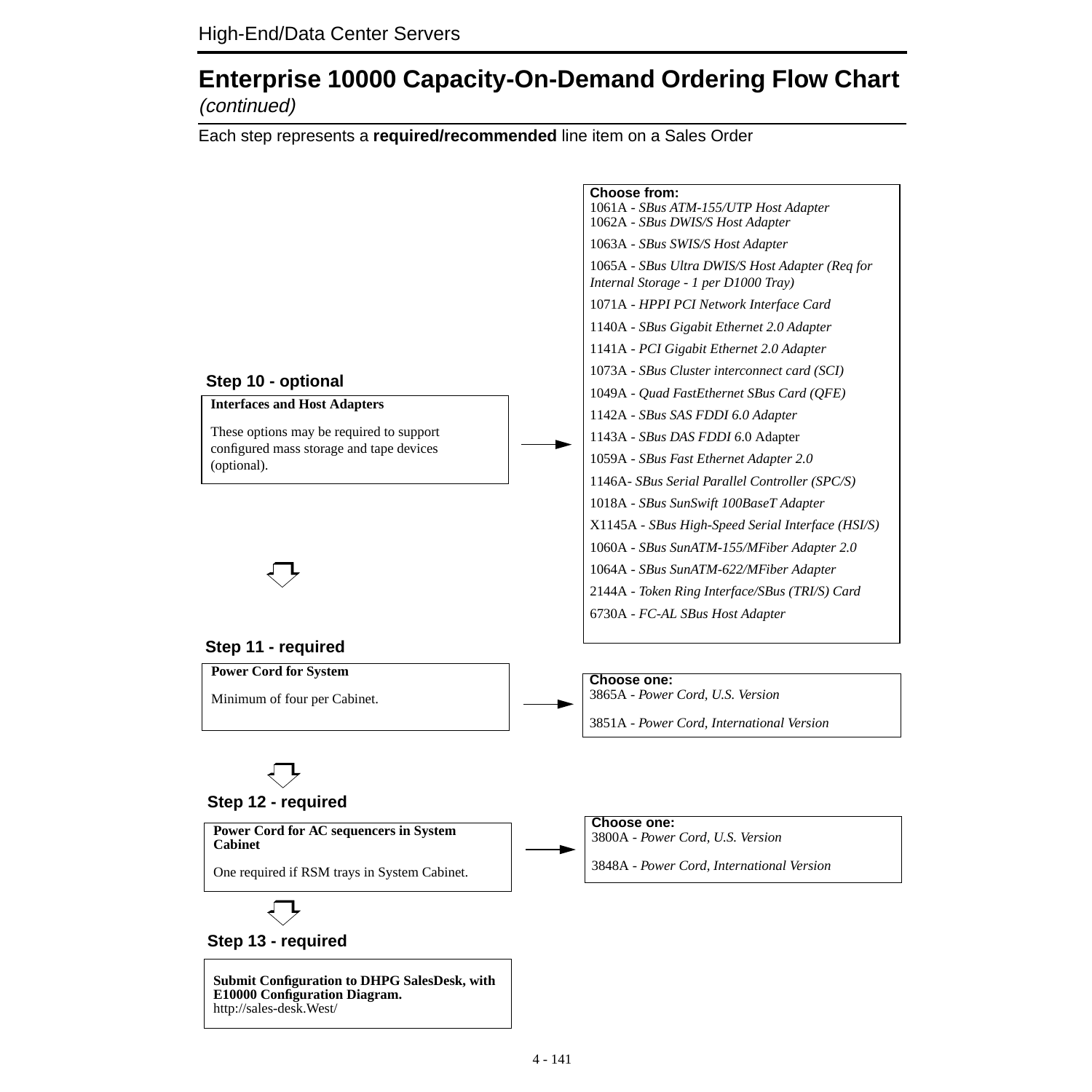### **Enterprise 10000 Capacity-On-Demand System Configuration Guidelines**

#### **General Comments**

• All items which are supported with the standard E10000 configuration are also supported with E10000 Capacity-On-Demand base package, refer to the E10000 order note section for configuration rules.

#### **Capacity-On-Demand Server Base Package Information**

• Enterprise 10000 Capacity-On-Demand Base Package includes: system chassis, 8 power supplies (9685A), 4 AC input modules (3875A), 16 fan trays (9671A), and includes RTU license to use 8 UltraSPARC Modules 400MHz 8-Mbyte modules and Licenses for AP and SSP software.

#### **Capacity-On-Demand System Board Package**

- Capacity-On-Demand System Board Package includes: 1 system board (2761A), 4 UltraSPARC Modules 400MHz 8-Mbyte external cache (2580A), 2 GB Memory (7023A), 1 memory board (7025A), and 1 dual SBus I/O board (2730A).
- Minimum of five per system. Maximum number of System Boards is 16.
- Capacity-On-Demand System Board Package does not include any RTU CPU license, must be ordered separately.

#### **CPU Licensing for E10000 Capacity-On-Demand base package ONLY**

- The E10000 Capacity-On-Demand Base Package only includes a license to utilize 8 UltraSPARC Modules 400MHz 8-Mbyte.
- Order License for additional RTU CPUs for E10000-C only via E10000-RTU-TIER1 P/N, up to 20 CPU RTU Licenses.

#### **CPU Licensing for E10000 Capacity-On-Demand Configure-To-Order System Boards**

• Order for additional CPU licenses beyond 20 RTU licenses for E10000-C base package via E10000-RTU-TIER2.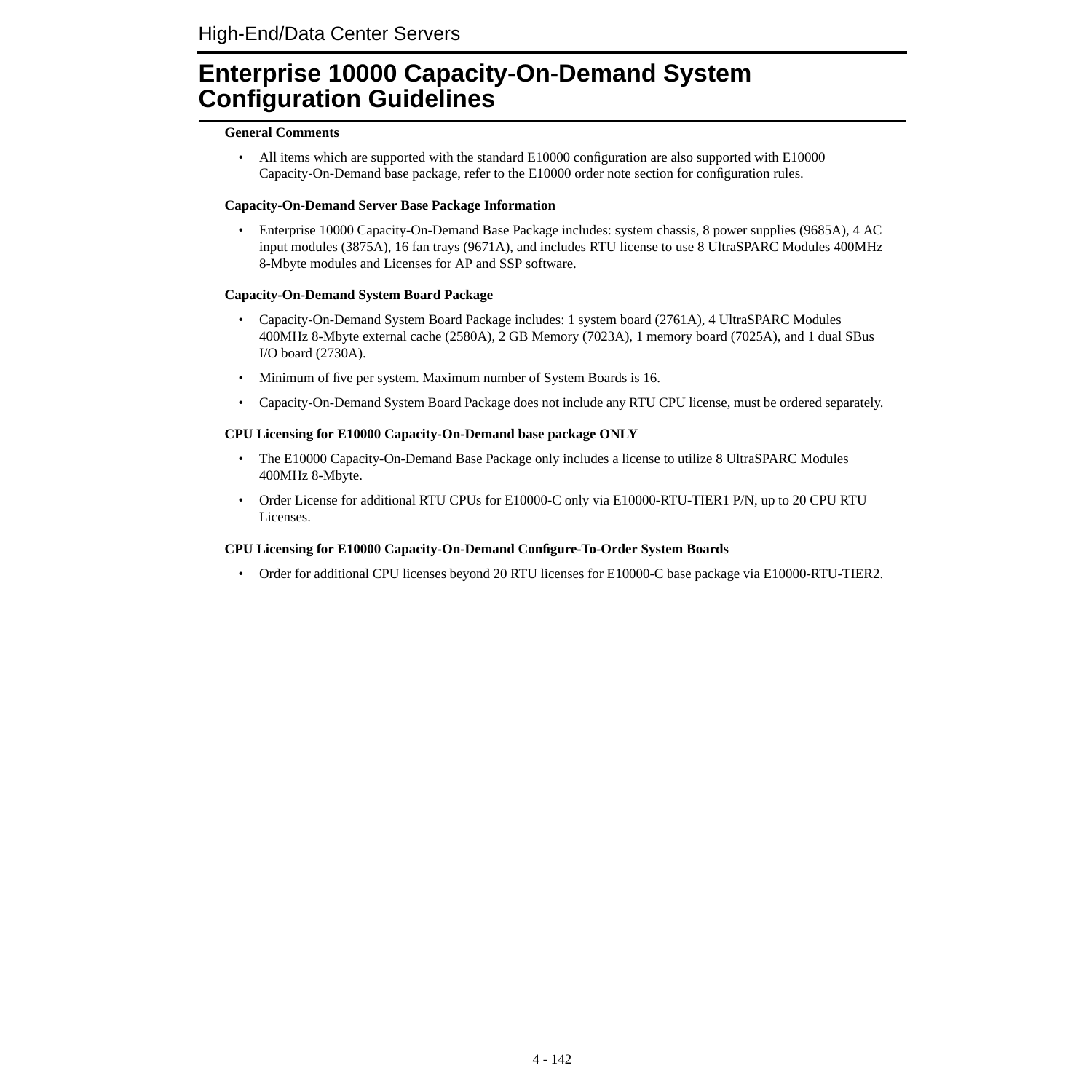### **Enterprise 10000 Capacity-On-Demand Sample Configurations**

|                 | <b>Enterprise 10000 Configuration</b> |                                                                                                                                                                                                                            |
|-----------------|---------------------------------------|----------------------------------------------------------------------------------------------------------------------------------------------------------------------------------------------------------------------------|
| <i>Ouantity</i> | Order Number                          | Description                                                                                                                                                                                                                |
| 1               | E10000-C                              | Enterprise 10000 Capacity-On-Demand Base Package includes: system<br>chassis, 8 power supplies (9685A), 4 AC input modules (3875A), 16 fan trays<br>(9617A), and includes a RTU license to use 8 UltraSPARC 400MHz 8-Mbyte |
|                 |                                       | Modules                                                                                                                                                                                                                    |
| 5               | 2860A                                 | COD System Board Package includes: 1 system board (2761A), 4                                                                                                                                                               |
|                 |                                       | UltraSPARC Modules 400MHz 8-Mbyte external caches(2580A), 2 GB                                                                                                                                                             |
|                 |                                       | Memory (7023A), 1 memory board (7025A), and 1 dual SBus I/O board                                                                                                                                                          |
|                 |                                       | (2730A).                                                                                                                                                                                                                   |
| 4               | 3865A or 3851A                        | Power Cords                                                                                                                                                                                                                |
| 1               | SOLMS-26EW9999                        | Solaris 2.6 HW 5/98 for Servers                                                                                                                                                                                            |
|                 | SOLMS-070WD999                        | Solaris 7 media kit which includes E10000 System Service Processor 3.1.1                                                                                                                                                   |
|                 |                                       | software                                                                                                                                                                                                                   |
| 1               | E10000-SW-COD-1.0                     | Sun Enterprise 10000 Capacity-On-Demand software                                                                                                                                                                           |
|                 | 2754A                                 | E10000 System Service Processor (Ultra 5 with 19" monitor)                                                                                                                                                                 |
|                 | 2722A                                 | E10000 Control Board                                                                                                                                                                                                       |
|                 | various                               | <b>SSP Country Kit</b>                                                                                                                                                                                                     |
|                 | 1049A                                 | Quad FastEthernet SBus Card (QFE)                                                                                                                                                                                          |
| 1               | SG-ARY147A-36GR4                      | 36GB StorEdge D1000                                                                                                                                                                                                        |
|                 | 1065A                                 | SBus Ultra Differential F/W Intelligent SCSI Host Adapter                                                                                                                                                                  |
|                 | 3800A/3848A                           | Power Cord for E10000 internal I/O                                                                                                                                                                                         |
|                 |                                       | Enterprise 10000 with sixteen 400-MHz/8MB UltraSPARC Processors,                                                                                                                                                           |
|                 |                                       | 2-Gbyte of Memory and 36-Gbyte of internal disk storage                                                                                                                                                                    |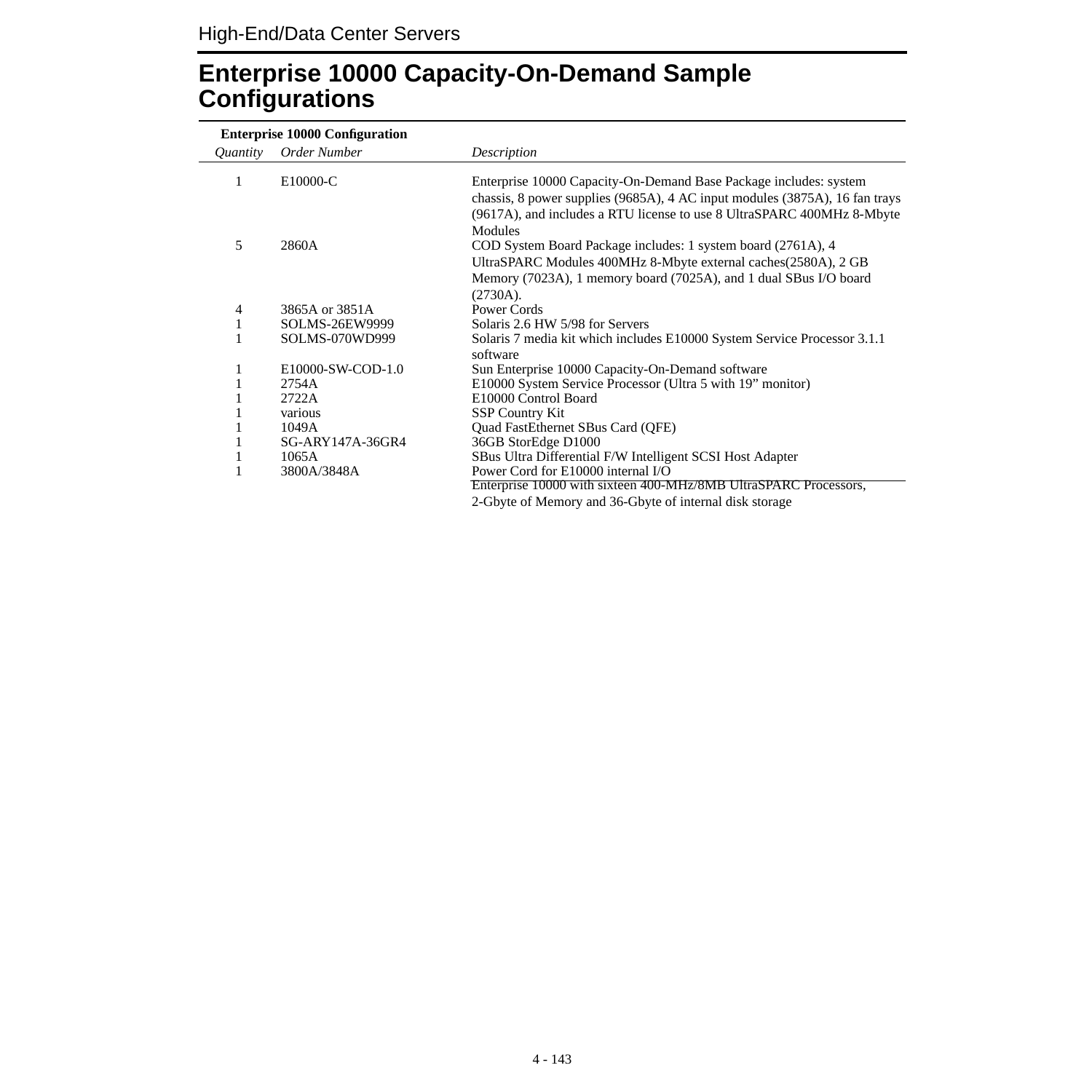20 CPUs licensed for E10000-C base cabinet or

installed E10000 system

# **Enterprise 10000 Capacity-On-Demand Information**

| Description                                                                                                                                                                                                                                                                                   | <b>Order Number</b> |
|-----------------------------------------------------------------------------------------------------------------------------------------------------------------------------------------------------------------------------------------------------------------------------------------------|---------------------|
| <b>Capacity-On-Demand Base Package</b>                                                                                                                                                                                                                                                        |                     |
| Sun Enterprise 10000 Capacity- On-Demand base cabinet<br>includes: 8 power supplies (9685A), 1 pwr seqr., 4 AC<br>Input Modules (3875A), 16 fan trays (9671A) and a<br>RTU license to use 8 UltraSPARCII 400MHz 8-Mbyte<br>Modules I                                                          | E10000-C            |
| <b>Capacity-On-Demand Systems Board Package</b>                                                                                                                                                                                                                                               |                     |
| Must choose at least five                                                                                                                                                                                                                                                                     |                     |
| Sun Enterprise 10000 Capacity - On-Demand system board<br>package: 1 system board (2761A), 4 USII modules<br>400MHz-8Mbyte external cache (2580A), 2GB<br>Memory (7023A), 1 Memory Board (7025A), 1 dual<br>SBus I/O Board (2730A), Does NOT include any RTU<br>CPU Licenses-Order Separately | 2860A               |
| <b>Capacity-On-Demand Software</b>                                                                                                                                                                                                                                                            |                     |
| E10000 Capacity-On-Demand Software version 1.0 (web<br>release and documentation included) NO RTU CPU<br>licenses included                                                                                                                                                                    | E10000-SW-COD-1.0   |
| Additional License to use CPU Modules for E10000-C ONLY (up to 20 RTU CPU licenses)                                                                                                                                                                                                           |                     |
| Enterprise 10000 RTU license for one 400MHz 8-MByte<br>USII module. For an additional CPU license to the<br>E10000-C system cabinet, up to 20 CPU RTU licenses                                                                                                                                | E10000-RTU-TIER1    |
| <b>Additional License to use CPU Modules beyond 20 RTU CPU Licenses</b>                                                                                                                                                                                                                       |                     |
| Enterprise 10000 RTU license for one 400MHz 8-MByte<br>USII module. Order for additional CPU licenses beyond                                                                                                                                                                                  | E10000-RTU-TIER2    |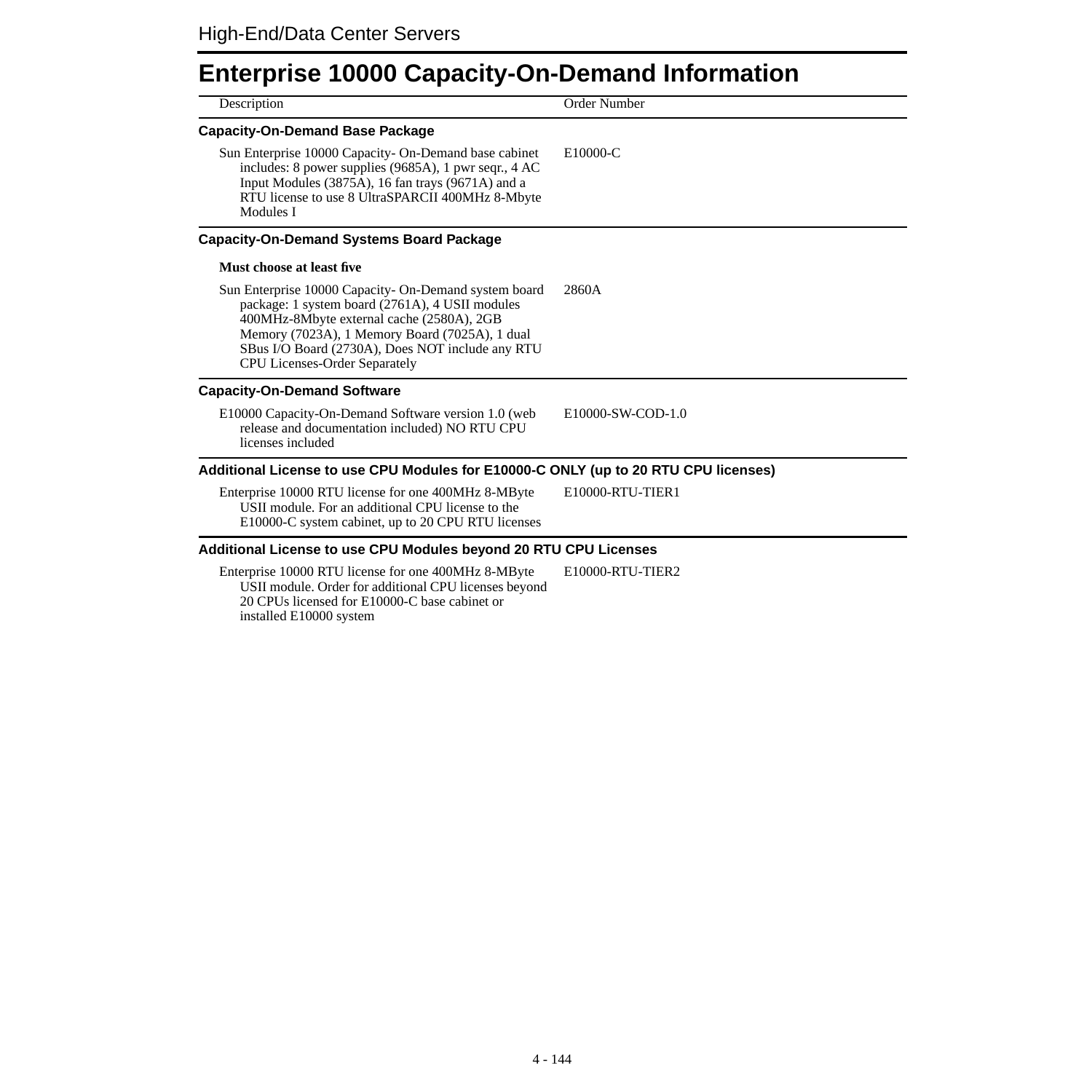# **Enterprise 10000 Capacity-On-Demand CTO Flow Chart**

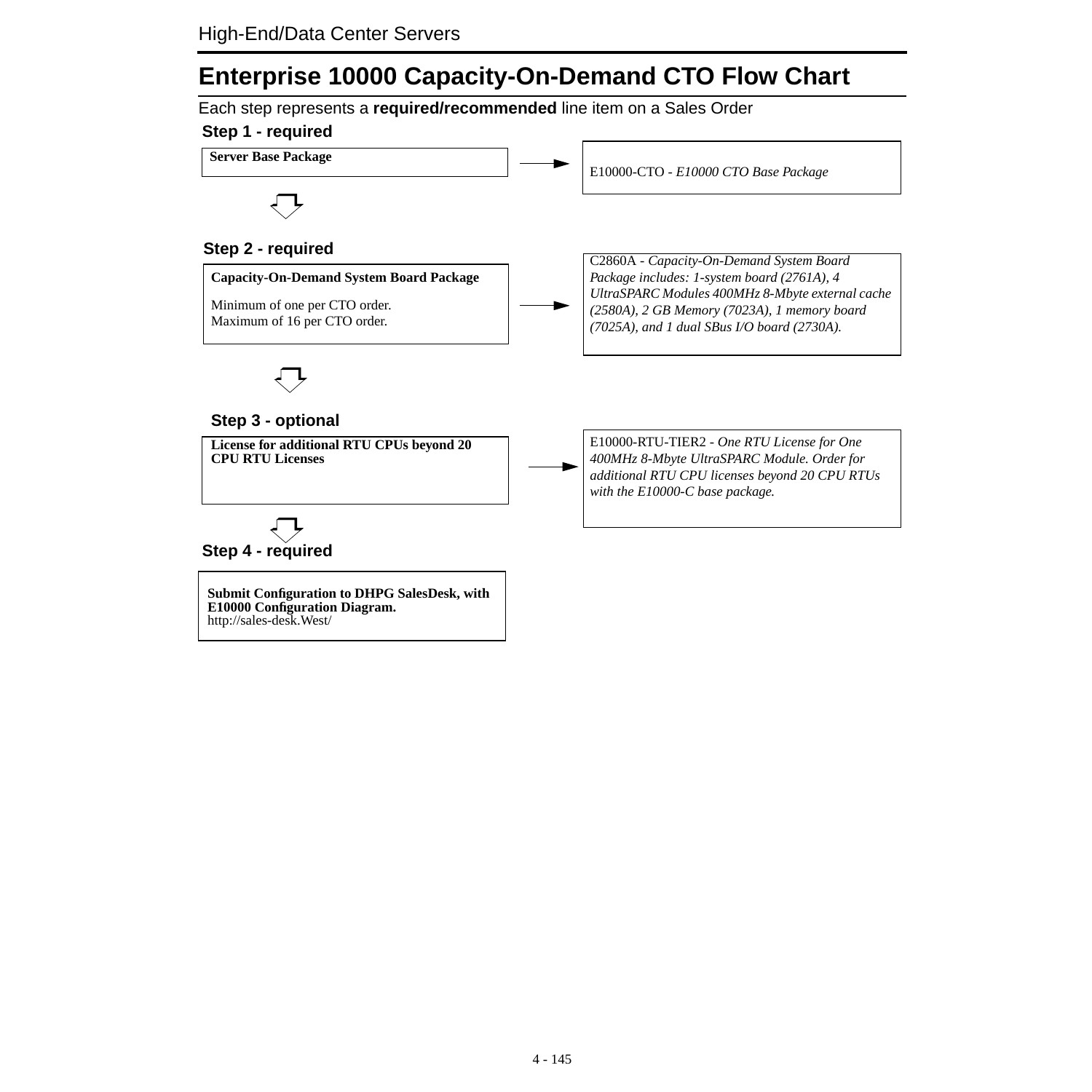### **Enterprise 10000 Capacity-On-Demand CTO Guidelines**

#### **General Comments**

- Configure-to-Order allows Enterprise 10000 Capacity-On-Demand systems in the field to be expanded using pre-tested System Boards package which includes: 1 system board (2761A), 4 UltraSPARC Modules 400MHz 8-Mbyte external cache (2580A), 2 GB Memory (7023A), 1 memory board (7025A), and 1 dual SBus I/O board (2730A).
- SBus or PCI adapters are not supported with this process.
- This is an alternative to ordering these components separately, as X options, and assembling and testing at the customer's site.

#### **Capacity-On-Demand System Board Package**

- Capacity-On-Demand System Board Package includes: 1 system board (2761A), 4 UltraSPARC Modules 400MHZ 8-Mbyte external cache (2580A), 2 GB Memory (7023A), 1 memory board (7025A), and 1 dual SBus I/O board (2730A).
- Capacity-On-Demand CTO system board orders can be installed without any RTU CPU licenses and do not include any RTU-CPU licenses.

#### **CPU Licensing for Capacity-On-Demand Configure-to-Order Boards**

- Order E10000-RTU-TIER2 for additional CPU licenses beyond 20 RTU CPU licenses for E10000-C base package.
- Order E10000-RTU-TIER1 for additional CPU licenses from 9-20 RTU CPUs for E10000-C base package (note: E10000-C base package includes 8 RTU CPU licenses)

#### **DHPG Sales Desk**

- The function of this organization is to check each Enterprise 10000 configuration for legitimacy and for satisfaction of customer's requirements (http://sales-desk/West/)
- Each Enterprise 10000 order must be accompanied by a configuration diagram that adds information missing from the order. For example: number of Domains, how the disk devices are connected to SBus boards, etc.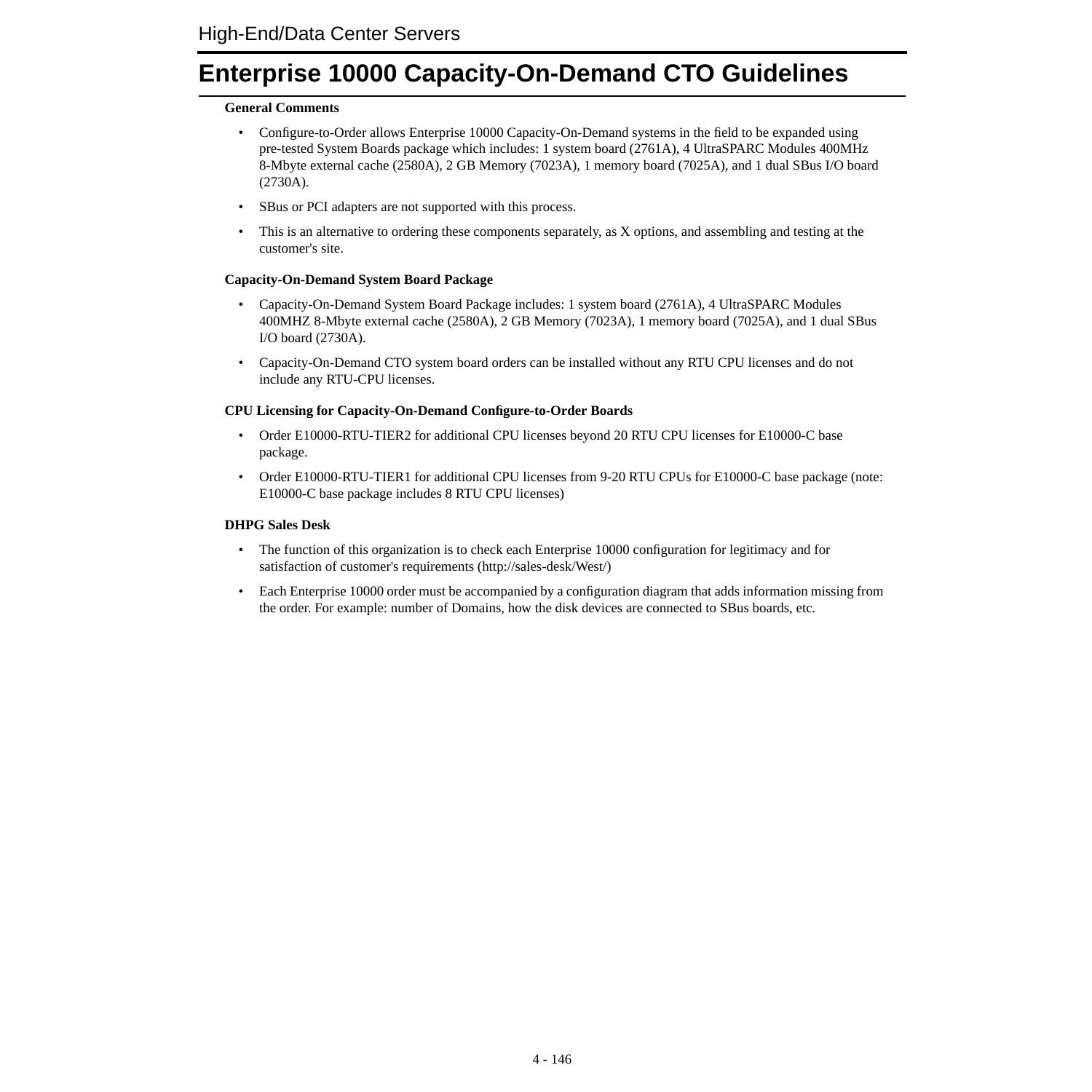# **Enterprise 10000 Configure to Order CTO Options**

| Description                                                                                                                                                                                                                                                                                       | Order Number        |
|---------------------------------------------------------------------------------------------------------------------------------------------------------------------------------------------------------------------------------------------------------------------------------------------------|---------------------|
| <b>Capacity-On-Demand Systems Board Package</b>                                                                                                                                                                                                                                                   |                     |
| Sun Enterprise 10000 configure to-order factory options                                                                                                                                                                                                                                           | E10000-CTO          |
| Sun Enterprise 10000 COD capacity-, on-demand system<br>board package: 1 system board (2761A), 4 USII<br>modules 400MHz-8Mbyte external cache (2580A),<br>2GB Memory (7023A), 1 Memory Board (7025A), 1<br>dual SBus I/O Board (2730A), Does NOT include any<br>RTU CPU Licenses-Order Separately | C <sub>2860</sub> A |
| Additional License to use CPU Modules beyond 20 RTU CPU Licenses                                                                                                                                                                                                                                  |                     |
| Enterprise 10000 RTU license for one 400MHz 8-MByte<br>USII module. Order for additional CPU licenses beyond<br>20 CPUs licensed for E10000-C base cabinet or<br>installed E10000 system                                                                                                          | E10000-RTU-TIER2    |
| Enterprise 10000 RTU license for one 400MHz 8-MByte<br>USII module. For an additional CPU license to the<br>E10000-C system cabinet, up to 20 CPU RTU licenses                                                                                                                                    | E10000-RTU-TIER1    |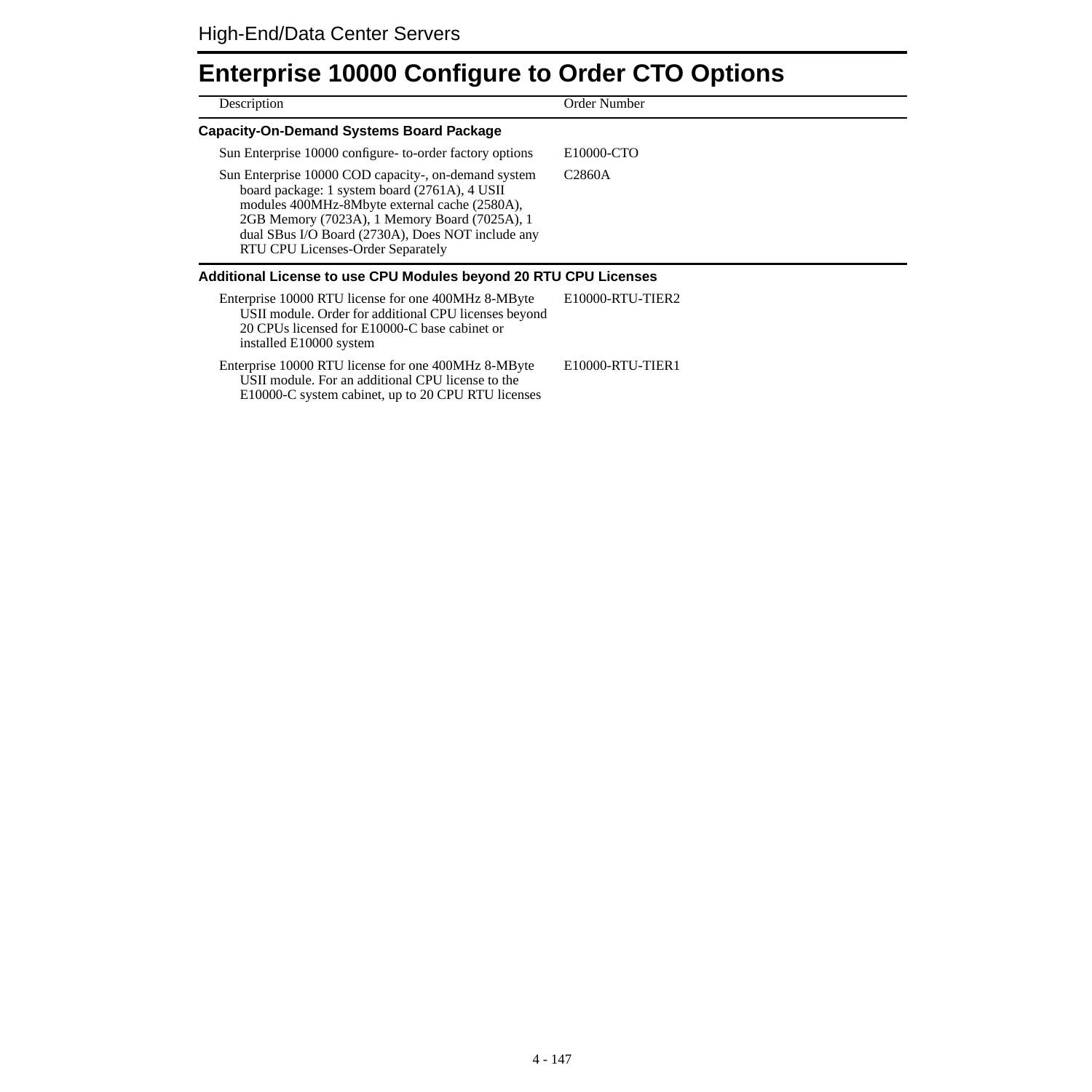### **Enterprise 10000 non-Capacity-On-Demand TO Capacity-On-Demand Conversion Flow Chart**